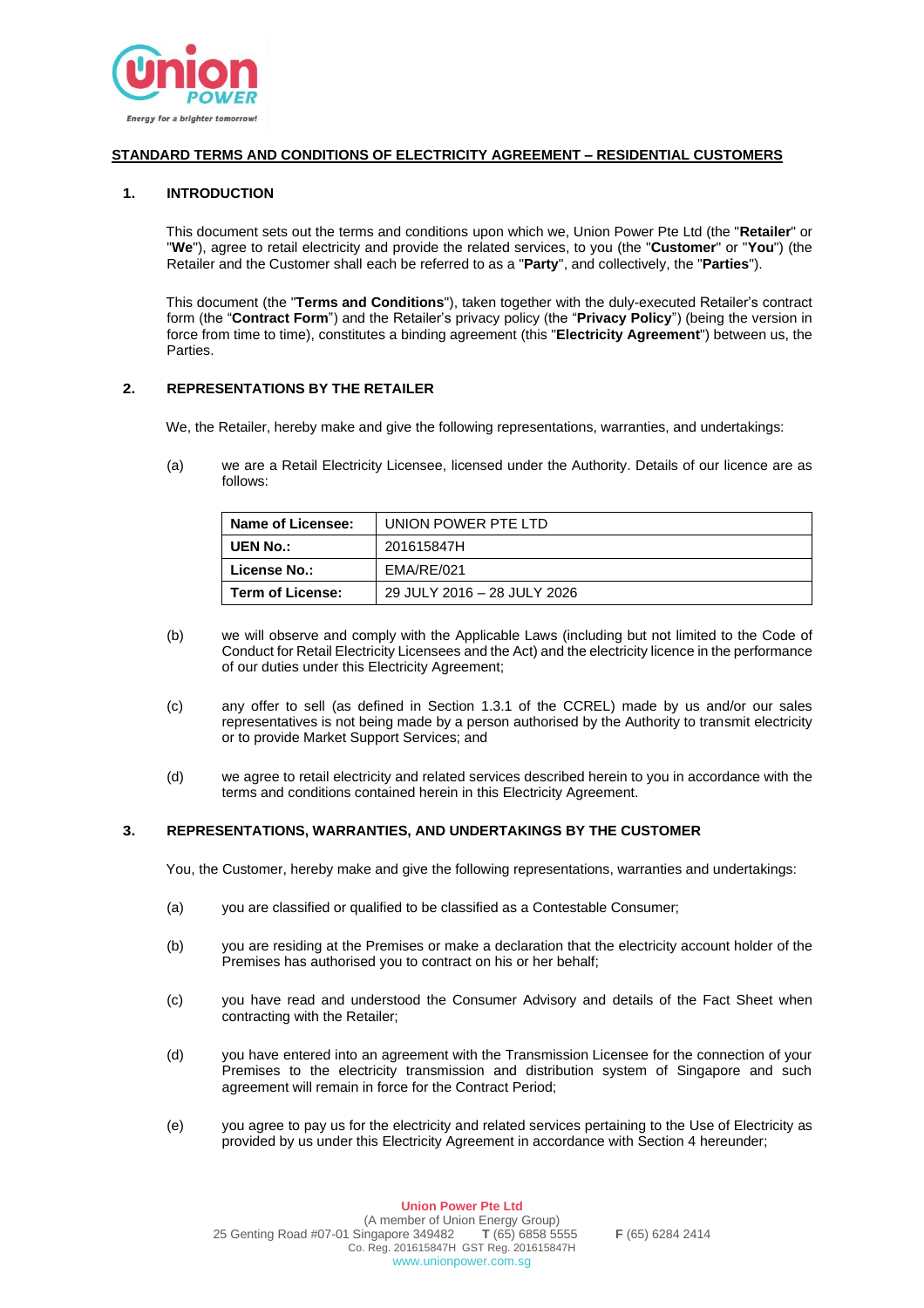

- (f) you will obtain and maintain all licences, permits and approvals required under any Applicable Laws in connection with the use and operation of any and all electrical or supply installations (as defined in the Act) located at your Premises, including but not limited to electricity installation licences;
- (g) you shall cooperate with the Retailer in all matters pertaining to the Use of Electricity to your Premises and shall promptly provide the Retailer with such assistance in connection with the Use of Electricity as the Retailer may reasonably request;
- (h) you shall provide such information which the Retailer may from time to time request in connection with the Use of Electricity; and
- (i) other than the Retailer, you shall not purchase electricity for use at your Premises from any person or third party during the Contract Period.

## **3A. CODE OF CONDUCT FOR RETAIL ELECTRICITY LICENSEES ("CCREL")**

- 3A.1 The CCREL sets forth minimum standards of performance that the Retailer has to meet when conducting its retail activities.
- 3A.2 The Parties acknowledge and/or agree that:
	- (a) modifications may be made to the CCREL from time to time by the Authority in accordance with the CCREL;
	- (b) the Retailer shall promptly notify the Customer of any modifications that may be made to the CCREL from time to time by the Authority; and
	- (c) the Parties shall be bound by an applicable modification made to the CCREL from time to time unless the Authority, when publishing the modification, specifies that this is not the case.
- 3A.3 In addition to the provisions of this Electricity Agreement, the CCREL shall apply to govern the rights and obligations of the Customer and the Retailer. Where the provisions in this Electricity Agreement and the CCREL conflict, the provisions of the CCREL shall take precedence.

### **4. CHARGES, BILLING AND PAYMENT**

- 4.1. Upon accepting the Contract Form, the Customer shall pay a one-time registration fee as stipulated in the Contract Form.
- 4.2. The Customer shall pay the following fees and/or charges, as stipulated in the Contract Form, on the terms and conditions in this Electricity Agreement:
	- (a) the Energy Charges (for the Use of Electricity based on the applicable Energy Rate) inclusive of Third Party Charges;
	- (b) the Retail Service Fee;
	- (c) the Security; and
	- (d) the AMI Meter Installation Fee, if any.
- 4.3. The Retailer shall produce an invoice of all the Energy Charges payable by the Customer on a monthly basis. The invoice shall state the actual quantity of the Use of Electricity (without any adjustment for transmission losses) in the relevant billing period at the applicable Energy Rate, applicable Third Party Charges and the GST payable. The Retailer will provide separate invoices for each of the Customer's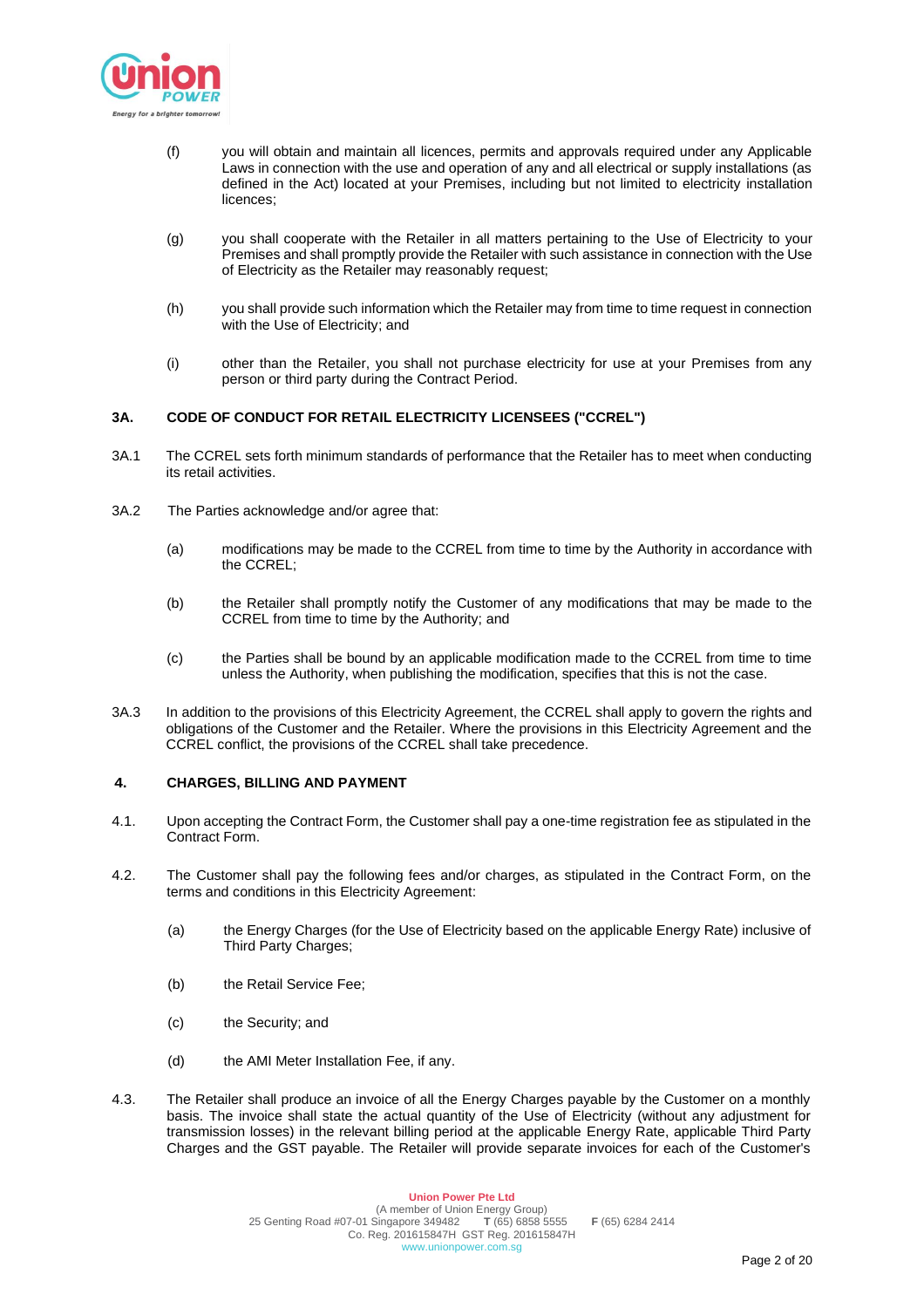

### Premises, if applicable.

- 4.4. As the Retailer's invoices are prepared on a Consolidated Billing basis, the Retailer shall consolidate the Third Party Charges with the Energy Charges and shall produce a single invoice to the Customer for all such charges incurred for every month of the Contract Period.
- 4.5. The Customer shall pay the Retailer the amount stated in the Retailer's invoice on or before the Due Date. All payments shall be made either by way of credit card, GIRO deduction or any other approved mode of payment accepted by the Retailer. Where the Customer elects to make payment by GIRO, the Customer shall maintain sufficient funds in the Customer's bank account from which the GIRO deductions shall be made on the Due Dates, failing which the Customer shall be liable for and shall indemnify the Retailer for any fees incurred by the Retailer for any unsuccessful GIRO deduction.
- 4.6. If payment is not received by the Due Date, a reminder notice (the "**Reminder Notice**") will be issued to the Customer, which will state the Due Date and a time period for settlement of the relevant invoice.
- 4.7. In the event the Customer fails to settle the invoice within the time period stipulated in the Reminder Notice, the Customer shall be liable to pay Late Payment Interest.
- 4.8. Without prejudice to all other rights of the Retailer under this Electricity Agreement or under any Applicable Law, if the Customer fails to pay the Retailer the amount stated in the invoice by the Due Date:
	- (a) the Retailer shall be entitled to terminate this Electricity Agreement in accordance with Section 12.1(c) hereunder; and/or
	- (b) the Retailer shall be entitled to transfer the Contestable Consumer to an applicable MSSL.
- 4.9. Payment of each invoice shall be made in full, without any withholding, set off or deduction, by the Due Date to the Retailer's designated bank accounts.
- 4.10. Notwithstanding any dispute in relation to any invoice, payment of such invoice shall be made on or before its Due Date. Upon resolution of any dispute, any amount which the Customer may have overpaid or underpaid will be credited or debited, as the case may be, by a credit or debit note to be issued by the Retailer to the Customer.
- 4.11. In the event of any addition or change to the charges, fees, expenses, or costs being imposed or levied by the Authority, the MSSL, Transmission Licensee or other competent authority or pursuant to any amendment or modification to any Applicable Law, the Retailer shall obtain the consent of the Customer before proceeding to:
	- (a) adjust the Third Party Charges which are payable by the Customer without any mark-ups; and
	- (b) if Third Party Charges are currently being paid by the Retailer, cease its payment of such charges, and thereafter pass on (together with any addition or change) to the Customer without any mark-ups.
- 4.12. The Customer shall bear, and pay to the Retailer, GST with respect to the Use of Electricity under this Electricity Agreement. The Customer shall also bear and pay any other tax, duty, levy, rate or charge whatsoever which may be imposed or levied on the Retailer pursuant to any law or regulation implemented after the effective date of this Electricity Agreement in connection with this Electricity Agreement or the Use of Electricity subject to Customer's consent.
- 4.13. Upon the expiry or termination of the Electricity Agreement, the Retailer shall issue to the Customer the final invoice within ten (10) Business Days from the date the Retailer receives the relevant invoice from the Market Support Services Licensee. If for any reason the Retailer's final invoice cannot be issued within such period, the Retailer shall within that same period notify the Customer of the expected date of issuance of the final invoice. Such notification by the Retailer may be made verbally (including recorded call) or in writing (including electronic mail or short messaging service).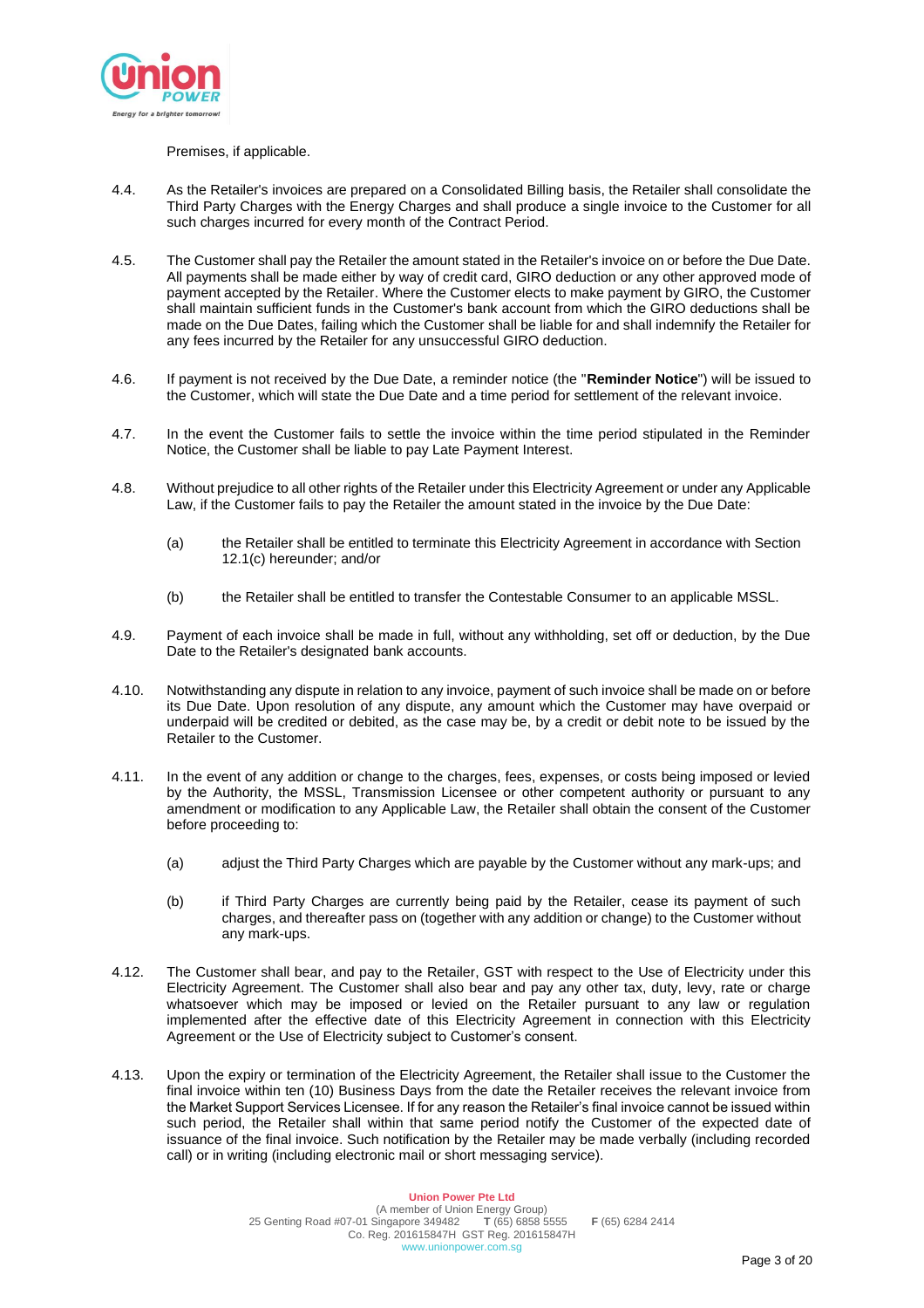

4.14. U-Save rebates is part of the GST Voucher Scheme introduced by the Singapore Government for eligible residential consumers to offset their utilities bills.

## **4A. INCENTIVES**

- 4A.1 The Customer shall be entitled to incentives as specified, and on the terms and conditions stated, in the Contract Form. The Retailer may also offer discounts, rebates or promotions to its customers for a limited period only.
- 4A.2 Without prejudice to Section 4A.1, if it is provided that these discounts, rebates or promotions are offered to the Customer on the basis that this Electricity Agreement is completed for the entire Contract Period, the Customer shall be required to refund the Retailer an amount equal to a pro-rated amount of the value of the discount or rebate or promotion given to the Customer when this Electricity Agreement is terminated prior to the End Date, with reference to the balance of the Contract Period following the effective date of termination. For other value-added services that are offered on a complimentary basis, the Customer is not required to refund the value of said service when this Electricity Agreement is terminated prior to the End Date.

## **5. METERING**

- 5.1. Meter readings for Contestable Consumers are provided by the MSSL in accordance with the Applicable Laws. The Customer shall provide the MSSL with such cooperation and assistance as the MSSL may from time to time request and shall not in any event hinder or obstruct in any way the MSSL in the performance by the MSSL of its functions with respect to the meter readings. All invoices shall be prepared based on MSSL's meter readings. The metering data (subject to necessary adjustments or re-readings by the MSSL) shall be conclusive and binding. The Customer shall not break the seals of or in any way tamper or interfere with any of the metering equipment.
- 5.2. If no meter reading is available, the Retailer will bill the Customer based on the estimated meter readings provided by MSSL. Any adjustments shall be reflected in the next invoice or the invoice immediately after a final meter reading has been made. Any amounts which the Customer may have overpaid or underpaid pursuant to such adjustments will be credited or debited, as the case may be, by a credit or debit note to be issued by the Retailer to the Customer in the next invoice. If there is no more next invoice, the Retailer will refund or invoice the over/undercharged amount to the Customer as soon as practicable.

# **6. SECURITY**

- 6.1. The Customer shall provide and maintain Security, as stipulated in the Contract Form, within fifteen (15) calendar days of signing of this Electricity Agreement in favour of the Retailer. Where Security is provided in the form of a banker's guarantee, such Security shall be valid for the Security Period.
- 6.2. In the event the Customer fails to furnish Security or fails to top up the Security as provided hereunder, the Retailer may terminate this Electricity Agreement pursuant to Section 12 below and transfer the Customer to the MSSL on the regulated tariff with SP Services under any Applicable Law.
- 6.3. The Retailer shall not be required to pay any interest on the Security to the Customer upon refund of the Security.
- 6.4. If the Security is in the form of a cash deposit, the Retailer may utilise at any time the whole or part of such Security in payment of any sum due to the Retailer from the Customer.
- 6.5. The Retailer may, by notice in writing to the Customer, revise the amount of Security as specified in the Proposed Acceptance Form for this Electricity Agreement at its sole discretion. If the Retailer notifies the Customer of any revision to such Security, the Customer shall provide to the Retailer a sum equal to the difference between the revised Security and the previous Security within 14 calendar days after the date of receipt of the notice from the Retailer of the revised amount of Security.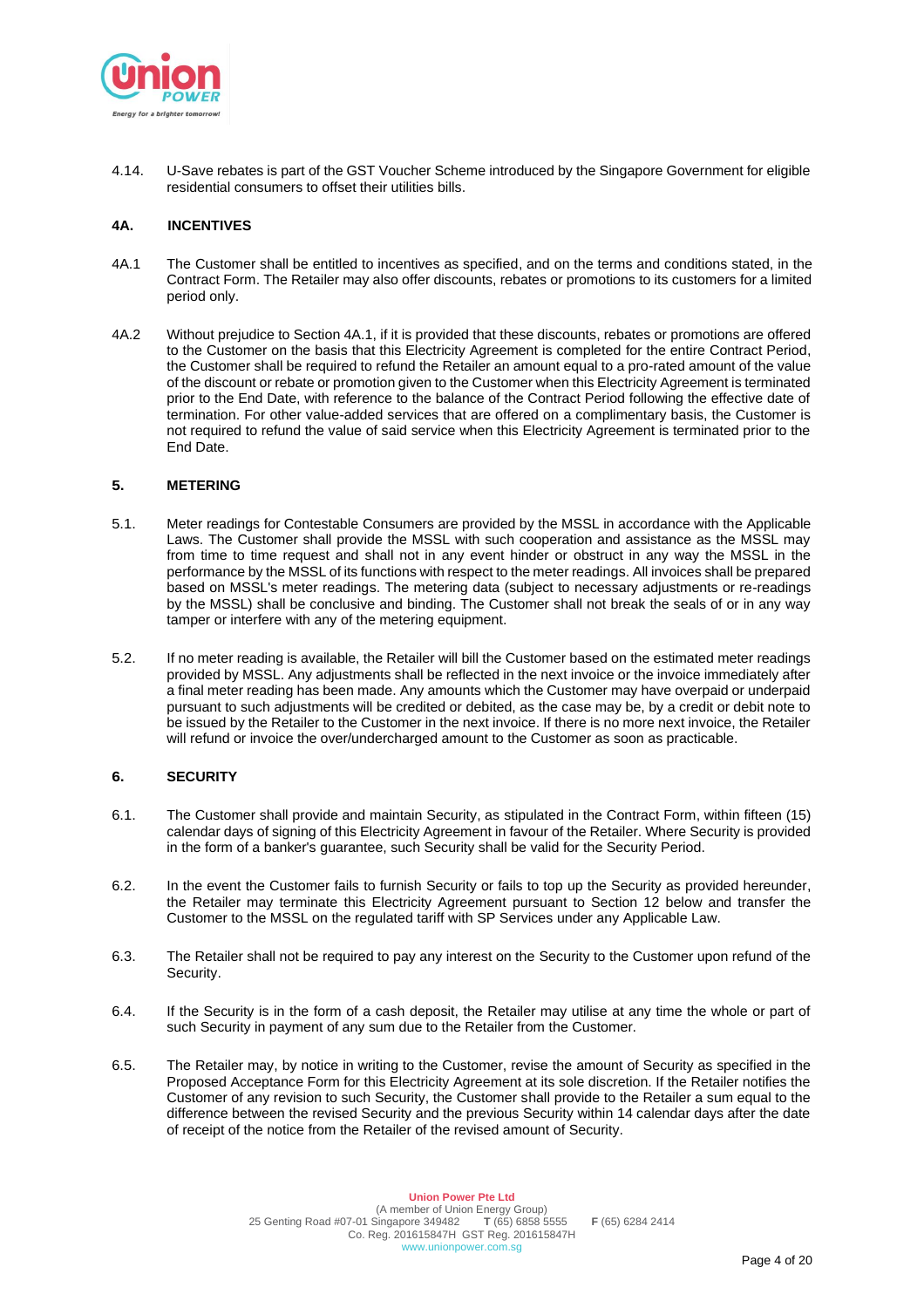

- 6.6. The Retailer is entitled to recover, from the Security, any loss or expense suffered by reason of any breach by the Customer of this Electricity Agreement or any Applicable Law.
- 6.7. Upon the termination or expiry of this Electricity Agreement and if the Customer does not have any remaining financial obligations or liabilities under this Electricity Agreement, the Retailer shall within a reasonable time after the end of the Security Period, but no later than two (2) weeks from the Customer's payment of the final invoice in respect of the Use of Electricity issued by the Retailer, return the Security to the Customer.
- 6.8. The Retailer shall promptly (but no later than 1 month from the Customer's payment of the final invoice issued by the Retailer) refund any security deposit. The Retailer shall refund credit balance owed to the Customer no later than 1 month from the expiry or termination of the Electricity Agreement.

# **7. CONFIDENTIALITY**

- 7.1. Each Party agrees to keep the Confidential Information confidential and, save for the Permitted Disclosures and the Privacy Policy, that Party shall not disclose the same to any third party without the other Party's prior written consent.
- 7.2. In addition to the Permitted Disclosures and the Privacy Policy, the Retailer shall be allowed to make any disclosures of the Customer Information for debt recovery purposes, or where the Customer Information is permitted or required to be disclosed under the CCREL and/or any Applicable Laws. Without prejudice to the generality of the foregoing, the Retailer shall be allowed to disclose the Customer Information without the express written consent of the Customer:
	- (a) where such Customer Information has been sufficiently aggregated such that the Customer cannot be identified;
	- (b) for billing purposes or to facilitate the operation of a retail electricity market or a wholesale electricity market;
	- (c) to the Transmission Licensee or to the applicable MSSL, where the Retailer is providing Consolidated Billing to a Customer and the Customer Information is required to be provided to the Transmission Licensee or the MSSL for such purpose;
	- (d) for law enforcement purposes;
	- (e) for the purpose of complying with the Applicable Laws; or
	- (f) for debt recovery purposes when the Customer's past due accounts have been or will be passed to a debt collection agency, who shall use the information only for the purpose of providing such debt collection services.
- 7.3. The Customer shall permit the Retailer to notify the applicable MSSL that the Customer has commenced or will commence to purchase electricity from the Retailer as of the Commencement Date.
- 7.4. In addition to the foregoing, the Customer acknowledges and agrees that the Retailer is required by the Authority to transfer the Customer's contact information (including but not limited to mailing address, electronic mailing address and telephone number) to the MSSL.
- 7.5. This Section 7 shall survive the termination or expiration of this Electricity Agreement.

# **8. EXCLUSION OF LIABILITY**

8.1. The Retailer does not generate, transmit, distribute or control the supply of electricity. No representation, warranty or obligation is made, given or assumed by the Retailer (whether under this Electricity Agreement, implied by Applicable Law or otherwise) with respect to the Use of Electricity, or any matter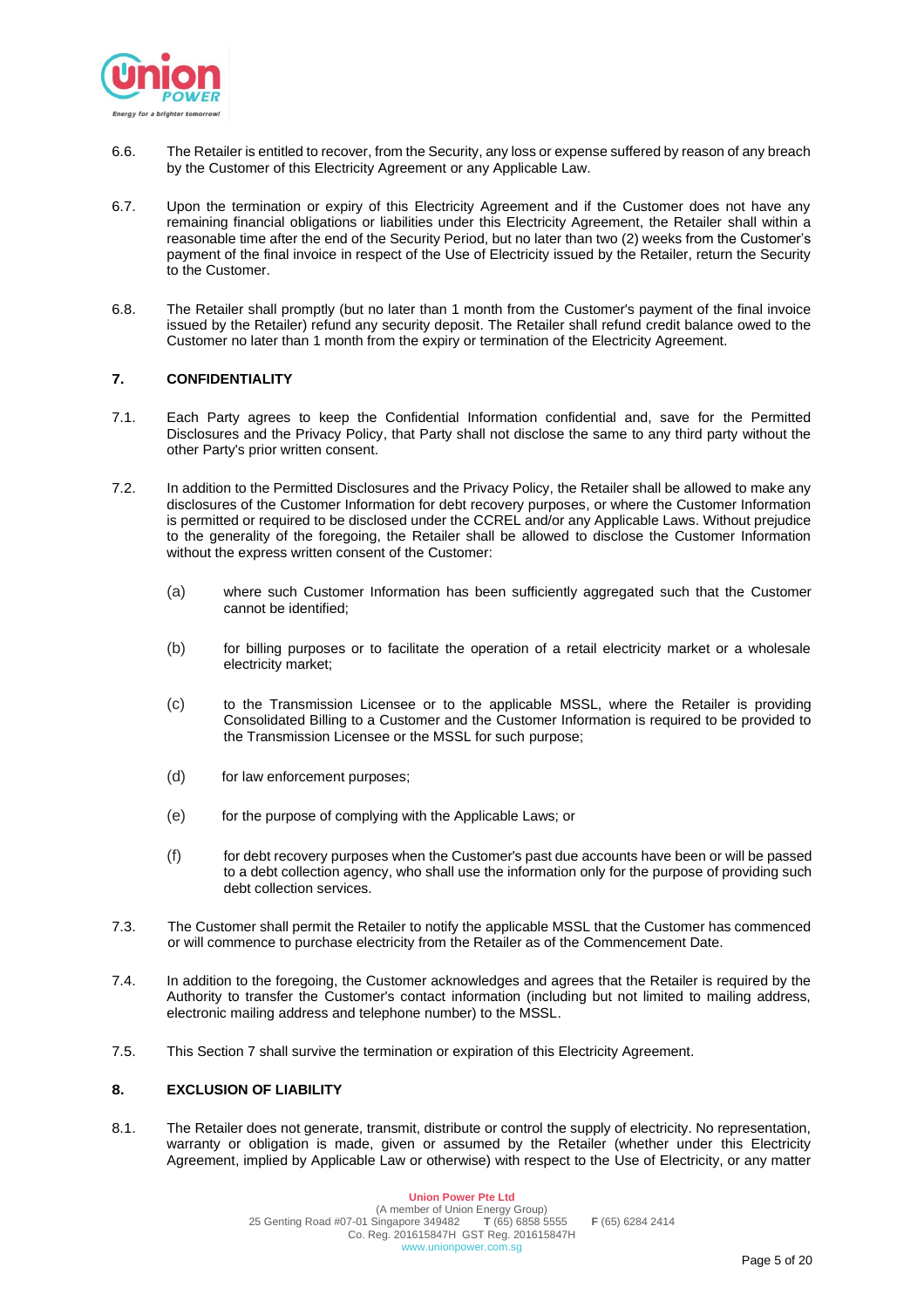

relating thereto, including the quantity, quality, stability, reliability or voltage of the Use of Electricity. To the fullest extent permitted by any Applicable Laws, the Retailer shall not be liable to the Customer for any liability with respect to any loss, damage, cost or expense which the Customer may incur or suffer in connection with the Use of Electricity at the Premises or any failure or interruption in such Use of Electricity (including defect, inconsistency, failure, delay or interruption, surge or variation of the Use of Electricity wherever and whenever occurring).

- 8.2. The Retailer shall not be liable to the Customer in any circumstances whatsoever for any indirect or consequential loss and for any loss of direct or indirect profits, business, goodwill or any economic loss, whether such liability arises in contract, tort, breach of statutory duty or otherwise.
- 8.3. This Electricity Agreement does not vary or exclude any right to immunity, limitation of liability or indemnity that the Retailer may have under any Applicable Law.
- 8.4. To the maximum extent permitted by any Applicable Laws, the Retailer's liability to the Customer (whether for breach of any condition or warranty or otherwise) is excluded.
- 8.5. To the extent that Section 8.4 is rendered unenforceable and notwithstanding anything in this Electricity Agreement, the aggregate liability of the Retailer to the Customer under, arising out of, or in connection with, this Electricity Agreement shall not exceed the Total Liability and the Customer waives and releases Retailer from any and all liabilities to the extent that such liabilities exceed (or would exceed) the Total Liability.

## **9. FORCE MAJEURE EVENT**

- 9.1. Subject to the provisions of this Electricity Agreement, a Party which is affected by a Force Majeure Event (the "**Affected Party**") shall not be liable to the other Party (the "**Non-Affected Party**") for any failure or delay in the performance of any obligation under this Electricity Agreement to the extent that such failure or delay is due to a Force Majeure Event, provided that the Affected Party invoking this Section 9 shall only be excused from performance pursuant to this Section:
	- (a) for so long as the Force Majeure Event continues and for such reasonable period of time thereafter as may be necessary for the Affected Party to resume the performance of its obligations; and
	- (b) where and to the extent that the failure or delay in performance would not have been experienced but for such Force Majeure Event.
- 9.2. Notwithstanding any provision in this Electricity Agreement, no Force Majeure Event shall excuse the obligation of a Party to make payment under this Electricity Agreement.
- 9.3. Where the Affected Party invokes this Section 9, it shall give the Non-Affected Party:
	- (a) a notice of the invocation of this Section 9 as soon as reasonably practicable but in any event within three (3) Business Days of the date on which the Affected Party becomes aware of the occurrence of the Force Majeure Event, which notice shall include full particulars of the Force Majeure Event (to the extent available to the Affected Party) and of the effect that such Farce Majeure Event is having on the Affected Party's performance of its obligations under this Electricity Agreement; and
	- (b) within three (3) Business Days of the date of cessation of the Force Majeure event, a notice of the cessation of the Force Majeure Event and of the cessation of the effects of the Force Majeure Event on the Affected Party's performance of its obligations under this Electricity Agreement and the date on which the Affected Party shall resume performance of its full obligations under this Electricity Agreement.
- 9.4. Where an Affected Party invokes this Section 9 as a result of a Force Majeure Event, it shall: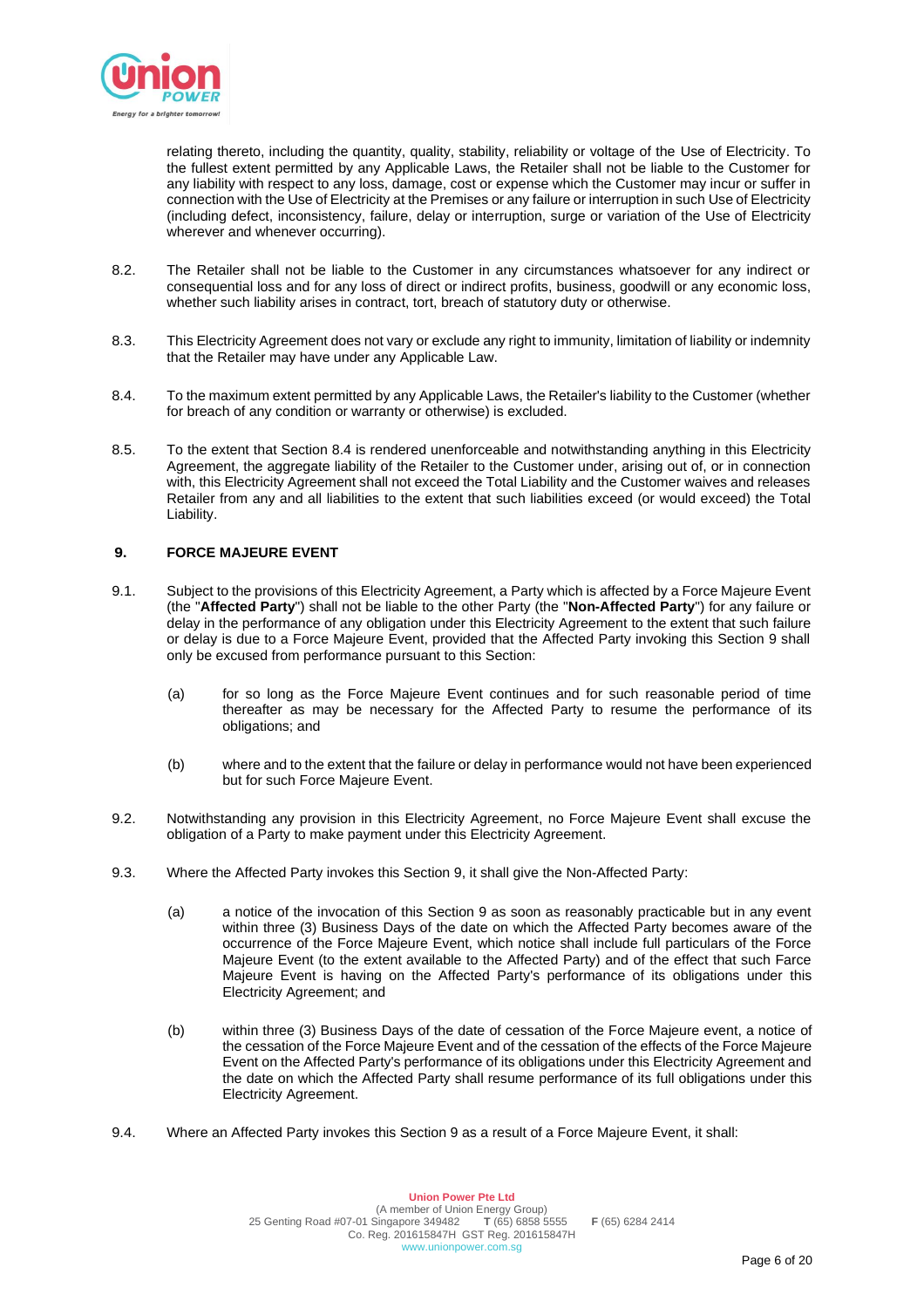

- (a) use reasonable endeavours to mitigate or alleviate the effects of the Force Majeure Event on the performance of its obligations under this Electricity Agreement; and
- (b) continue to comply with its other unaffected obligations under this Electricity Agreement to the extent that it is possible.
- 9.5. In the event that the Force Majeure Event continues for a period of more than thirty (30) calendar days, either Party may terminate this Electricity Agreement in accordance with Section 12.3 hereunder.
- 9.6. A Force Majeure Event shall not relieve any Party from its obligations to indemnify or make payment under this Electricity Agreement.

### **10. TRANSFER OF CUSTOMER**

- 10.1. If the transfer of a Customer is not successful, the transferring Retailer shall notify the Customer in writing within two (2) Business Days from the date it receives notification from the applicable Market Support Services Licensee that the transfer is not successful. Such notification by the Retailer shall include an indication of the next possible Default Supply Effective Date.
- 10.2. If the transfer of a Customer is successful, the transferring Retailer shall within two (2) Business Days from the Default Supply Effective Date notify the Customer in writing that the transfer is successful.
- 10.3. Any notification by the transferring Retailer under Section 10.1 or Section 10.2 may be made verbally (including recorded call) or in writing (including electronic mail or short messaging service).

## **11. CONTRACT PERIOD**

- 11.1. The Retailer shall retail electricity to the Customer during the Contract Period. The Contract Period commences on the Commencement Date and shall terminate on the End Date. However, the Retailer has the right to delay the Commencement Date in the event:
	- (a) of any delay by any third parties involved in the establishing or administering of the processes or accounts required to enable the Customer to purchase electricity from the Retailer; or
	- (b) the Security is not provided in accordance with Section 6.1,

in which event the Commencement Date shall be the date expressly notified by the Retailer to the Customer.

- 11.2. For the avoidance of doubt, the Customer shall have no right to renew and there shall be no automatic renewal of the Contract Period. In accordance with section 2.10.8 of the CCREL, the Retailer shall notify the Customer in writing of the expiry date of the Contract Period (i.e. the End Date) at least ten (10) Business Days prior to such expiry date, and shall further inform the Customer of the following:
	- (a) the option(s) available to the Customer to purchase electricity from another Retail Electricity Licensee or the applicable Market Support Services Licensee after the expiry of the contract;
	- (b) that the Customer shall inform the Retailer in writing, by the date stipulated in the notification, of his selection of one of the options referred to in Section 11.2(a) above;
	- (c) where the Customer fails to inform the Retailer in writing by the date referred to in Section 11.2(b) above of his selected option, the Retailer can deem the Customer as having agreed to purchase electricity from the applicable Market Support Services Licensee under the Default Supply Arrangement with effect from the date immediately following the expiry date of the contract; and
	- (d) the mode of communication through which the Customer may inform the Retailer of his selected option referred to in Section 11.2(a) above.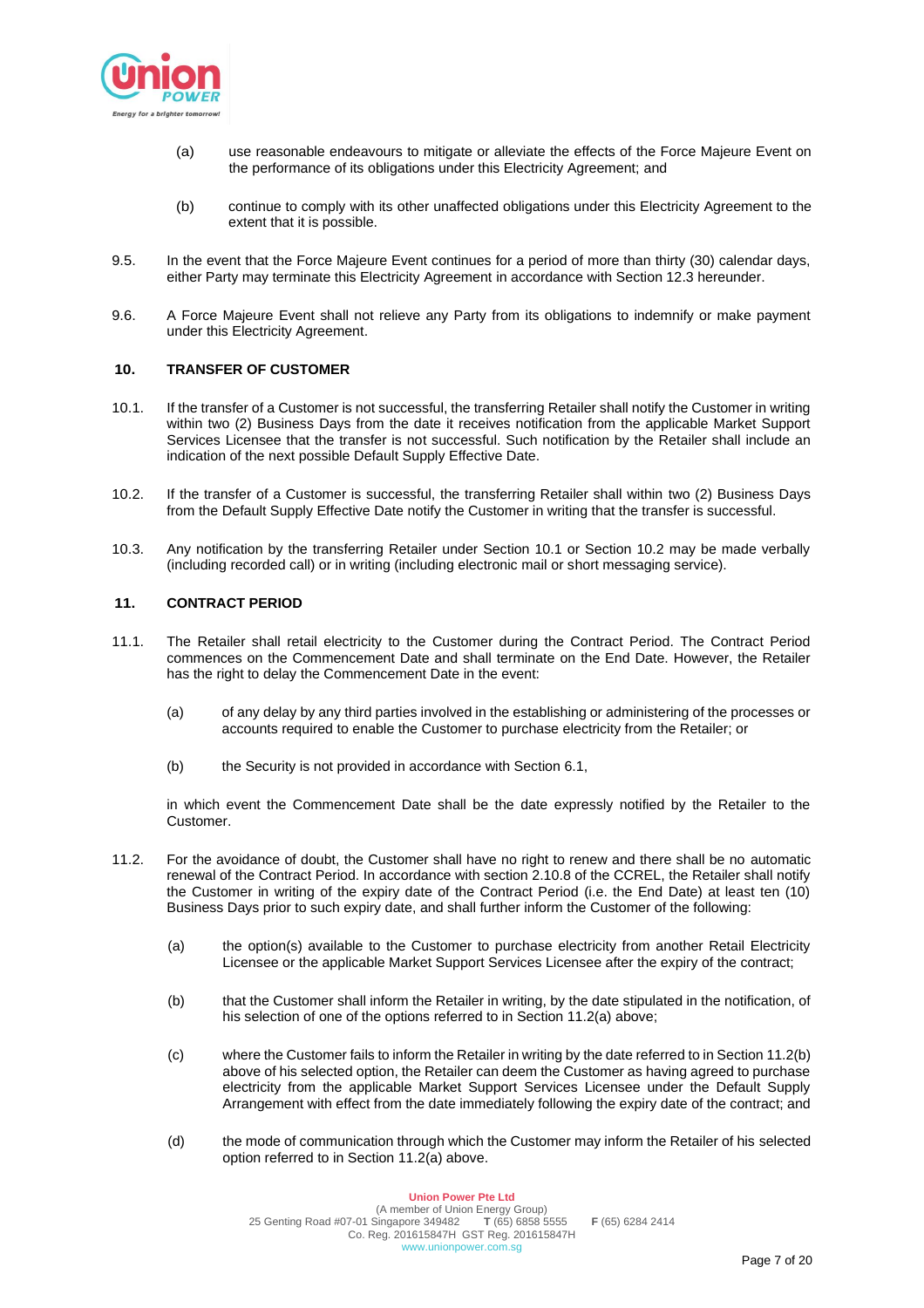

## **12. TERMINATION**

- 12.1. The Retailer shall be entitled to terminate this Electricity Agreement at its sole discretion (acting reasonably) and at any time during or before the commencement of the Contract Period, as long as written notice has been served to the Customer at least ten (10) Business Days prior to the effective date of termination (but subject to any payment in lieu of notice as set out in Section 12.1.2) and transfer the Customer to MSSL, for any reason whatsoever including but not limited to the following:
	- (a) a Force Majeure Event occurs and the Force Majeure Event continues for a period of more than thirty (30) calendar days, as stipulated under Section 9.5;
	- (b) a Market Disruption Event occurs;
	- (c) the Customer fails or neglects to pay any sum due and payable to the Retailer as stated in any invoice within the time period for settlement of said invoice as stipulated in the Reminder Notice;
	- (d) the Customer is in breach of any of its obligations under this Electricity Agreement (including but not limited to the provision of Security or to top up the Security) and fails to remedy the breach within the ten (10) Business Days after being served with a written notice;
	- (e) the Customer fails to hold all valid approvals and licences (including without limitation the electrical installation license) for the purchase and use of electricity, being effective for the entire duration of the Contract Period;
	- (f) the Customer fails to enter into an agreement with a Transmission Licensee, or such an agreement had been terminated or rescinded;
	- (g) the Customer becomes (i) bankrupt, (ii) insolvent, (iii) subject to a scheme of arrangement, (iv) is placed under judicial management, or (v) is otherwise unable to pay its debts as they fall due;
	- (h) any order is made by the Court for (i) the bankruptcy, (ii) the winding up, (iii) approving a scheme of arrangement, or (iv) the judicial management of the Customer;
	- (i) in the case of a Customer who is a corporation, a resolution is passed by the Customer for its winding up, scheme of arrangement or judicial management;
	- (j) a receiver, judicial manager, scheme manager, trustee, or liquidator is appointed over any assets of the Customer; or
	- (k) the Customer does not provide the Security in accordance with Section 6.1 and 6.2,

and upon the receipt of such written notice by the Customer, the Customer is deemed to have consented to such termination and shall not seek to challenge the validity of such deemed consent, and no compensation shall be given to the Customer in respect of such termination. In the event of termination of this Electricity Agreement in accordance with this Section 12.1, the Customer hereby agrees and undertakes that it shall not make any claims against the Retailer in respect of such termination.

- 12.1.1 The Retailer will provide a notification of early termination of Electricity Agreement to the Customer stating the following, including but not limited to:
	- (a) the effective date of the termination of the Electricity Agreement;
	- (b) the reason for termination;
	- (c) the option(s) available to the Customer to purchase electricity from another Retailer or the applicable Market Support Services Licensee after the termination of the Electricity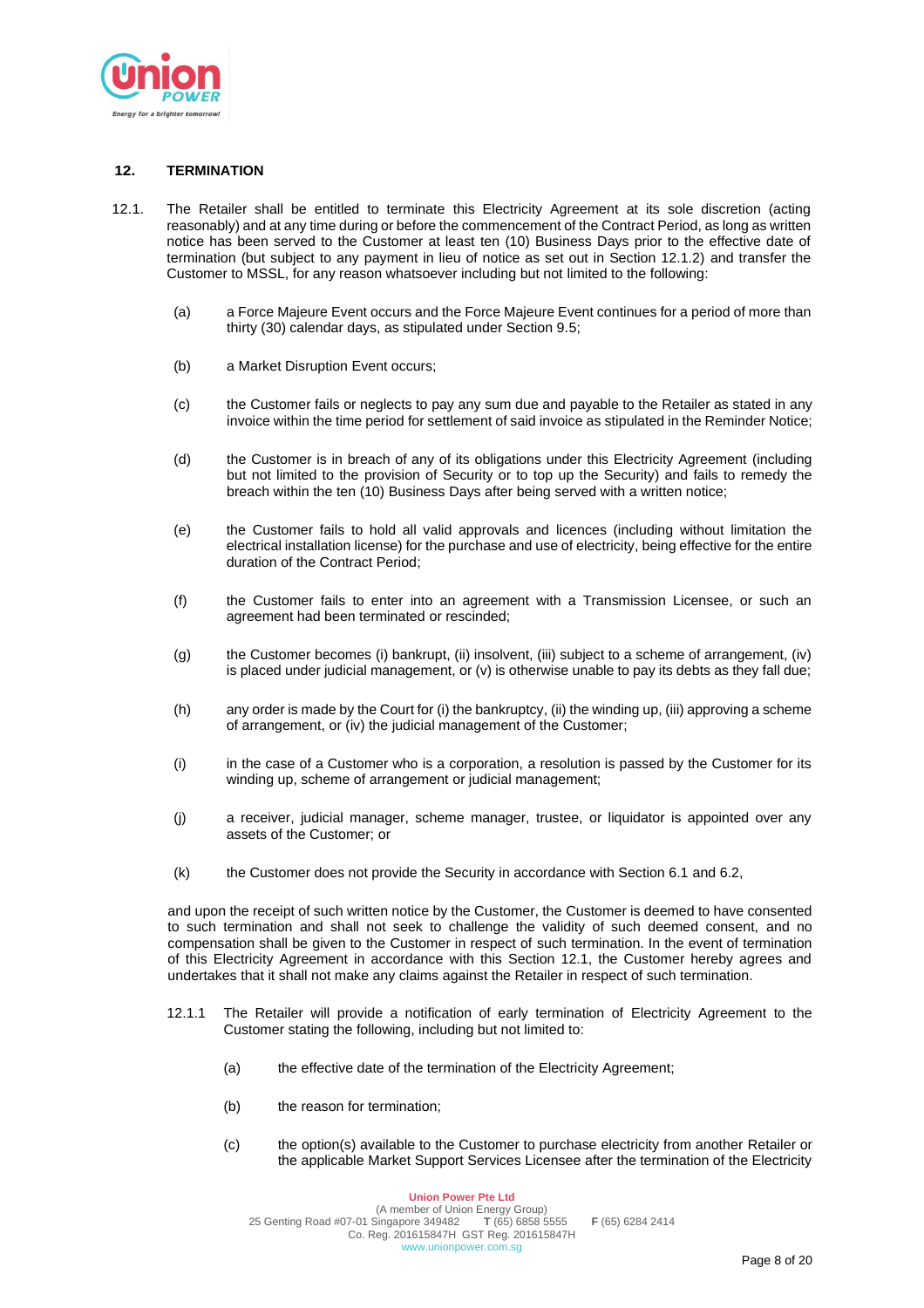

### Agreement;

- (d) that the Customer shall inform the Retailer in writing, by the date stipulated in the notification, of his selection of one of the options referred to in Section 12.1.1(c);
- (e) where the Customer fails to inform the Retailer in writing by the date referred to in Section 12.1.1(d) above of his selected option, the Retailer can deem the Customer as having agreed to purchase electricity from the applicable Market Support Services Licensee under the Default Supply Arrangement on regulated tariff with effect from the date immediately following the effective date of the termination of the Electricity Agreement;
- (f) any early termination and applicable charges payable by the Customer to the Retailer; and
- (g) the mode of communication through which the Customer may inform the Retailer of his selected option referred to in Section 12.1.1(c) above.
- 12.1.2 Notwithstanding the foregoing provisions of this Section 12.1, the Parties also acknowledge and agree that the Retailer may terminate this Electricity Agreement with shorter notice (i.e. a period of less than ten (10) Business Days) by making payment in lieu of such notice to the Customer, and the Customer shall be deemed to have consented to such shortened notice period upon receipt of such payment and shall not seek to challenge the validity of such deemed consent. The payment amount to be made by the Retailer in accordance with this Section 12.1.2 shall be calculated based on the pro-rated aggregate invoice of the last two (2) month billing period.
- 12.2. The Customer shall be entitled to terminate this Electricity Agreement by written notice to the Retailer only if:
	- (a) the Retailer is in breach of any of its material obligations under this Electricity Agreement and fails to remedy the same within thirty (30) calendar days after being served with a valid written notice, whereupon termination shall take place upon the expiry of the said 30-day period;
	- (b) the Customer has served such written notice on the Retailer at least thirty (30) calendar days prior to the date of termination, stating its intention to terminate this Electricity Agreement for any reason, whereupon termination shall take place upon the expiry of the said 30-day period;
	- (c) the Retailer is no longer validly recognised as an Open Electricity Market ("**OEM**") retailer;
	- (d) an order of court is made to wind up the Retailer or to place it under judicial management, whereupon termination shall take place immediately upon valid service of said notice,

and upon receipt of such written notice by the Retailer, the Retailer is deemed to have consented to such termination.

- 12.3. If this Electricity Agreement is terminated pursuant to Section 12.1(a) or (b), neither Party shall be liable to pay the other Party any costs or expenses incurred during such termination, except for any payment obligation which had accrued prior to the termination due to the Force Majeure Event.
- 12.4. In the event this Electricity Agreement is terminated by the Retailer under Sections 12.1(c) to (k) or is terminated by the Customer under Section 12.2(b), and the effective date of termination occurs during or before the commencement of the Contract Period, the Customer shall immediately pay the Outstanding Balances, the Early Termination Charge, the Administration Costs, and the EBT Account Closure Fee to the Retailer.

For purposes of this Section 12.4:

(a) **"Outstanding Balances"** means all outstanding sums due to the Retailer before the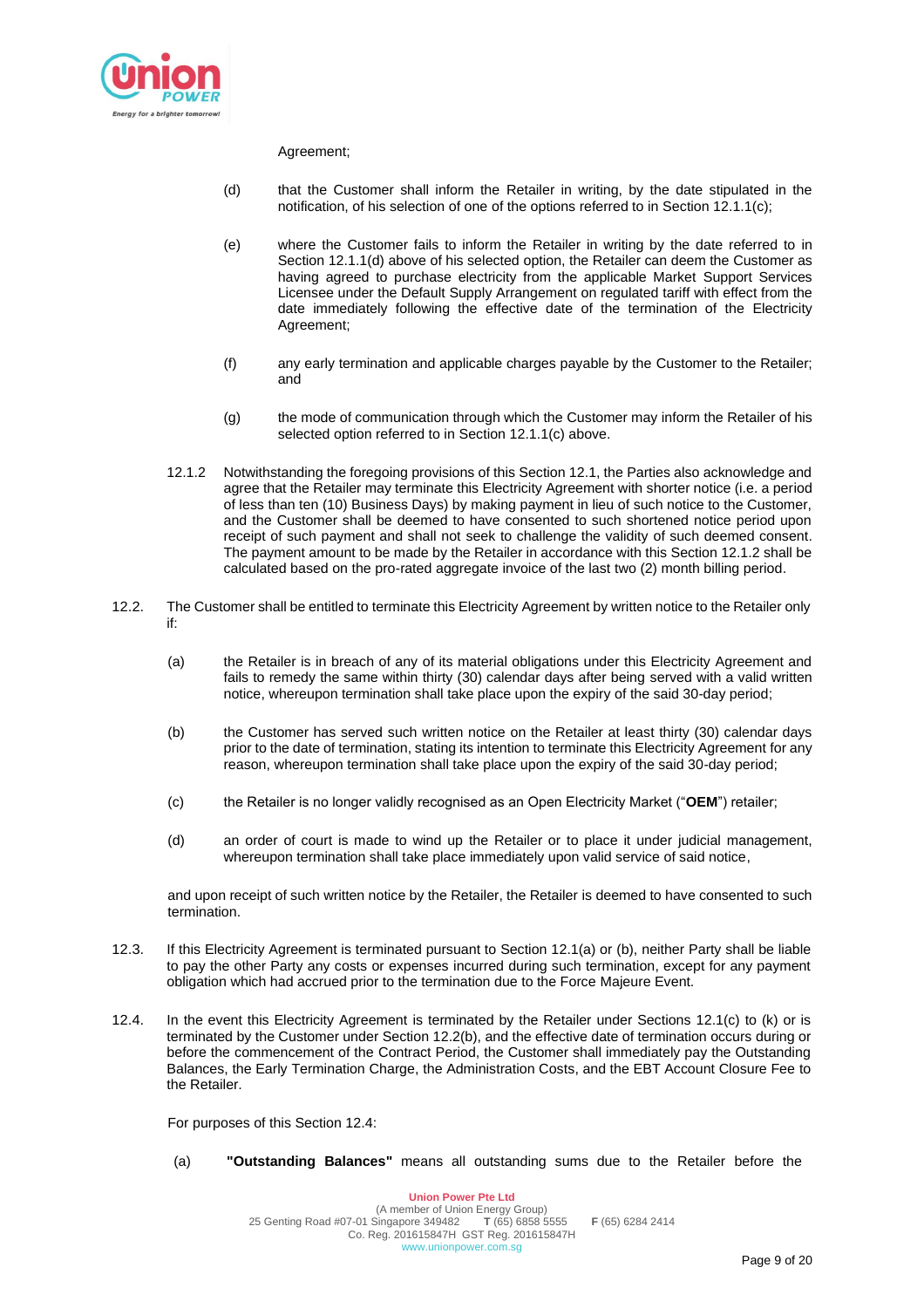

termination of this Electricity Agreement, including Late Payment Interest together with expenses incurred in recovering such payment;

- (b) **"Administrative Costs"** means a once-off amount of Singapore Dollars Twenty-Six and Seventy-Five Cents Only (S\$26.75 inclusive of GST) to cover any administrative expenses incurred in the termination of this Electricity Agreement;
- (c) **"Early Termination Charge"** means the fee payable to the Retailer based on dwelling type and remainder of contract obligation, as shown in the following table:

| <b>Early Termination Charge</b> |                                                             |                                                             |  |  |
|---------------------------------|-------------------------------------------------------------|-------------------------------------------------------------|--|--|
| <b>Dwelling Type</b>            | <b>Remaining contract</b><br>duration more than 3<br>months | <b>Remaining contract</b><br>duration less than 3<br>months |  |  |
| HDB 1-Room                      | \$180                                                       | \$60                                                        |  |  |
| HDB 2-Room                      | \$210                                                       | \$70                                                        |  |  |
| HDB 3-Room                      | \$270                                                       | \$90                                                        |  |  |
| HDB 4-Room                      | \$300                                                       | \$100                                                       |  |  |
| HDB 5-Room / Executive HDB      | \$360                                                       | \$120                                                       |  |  |
| Condominium                     | \$600                                                       | \$200                                                       |  |  |
| <b>Landed Property</b>          | \$1020                                                      | \$340                                                       |  |  |

- (d) **"EBT Account Closure Fee"** means the prevailing fee payable to SP Services (i.e. change of electricity account holder or relocation of Premises)
- 12.5. Notwithstanding the termination of this Electricity Agreement, each Party shall remain liable to the other Party in respect of all obligations and liabilities that were accrued prior to the termination of this Electricity Agreement, and all Sections that by their nature survive termination shall so survive, including but not limited to all ongoing warranties and indemnities.
- 12.6. For the avoidance of doubt without limiting Section 12.4, a Retailer shall not impose any Early Termination Charge on the Customer where the Electricity Agreement is terminated due to the occurrence of a Retailer of Last Resort Event, the Electricity Agreement is terminated by the Customer due to a breach of the Electricity Agreement by the Retailer or the Electricity Agreement is terminated by the Customer due to a suspension of the approval of the Retailer as an OEM retailer.

# **13. RETAILER OF LAST RESORT ("ROLR") FRAMEWORK**

- 13.1. In a RoLR Event, unless the Customer contracts with and is successfully transferred to another Retail Electricity Licensee or the MSSL prior to the Default Supply Effective Date:
	- (a) the Customer shall be deemed to have agreed to purchase electricity from the applicable MSSL under the Default Supply Arrangement on regulated tariff with effect on and from the Default Supply Effective Date; and
	- (b) the Customer shall be deemed to have given its consent to the Retail Electricity Licensee to apply for the cessation of classification as a contestable consumer with effect on and from the Default Supply Effective Date.
- 13.2. When a Retail Electricity Licensee is aware of an impending RoLR Event, the Retail Electricity Licensee shall:
	- (a) immediately cease all marketing activities to retail electricity and not make any further offer to sell to, or enter into any contract with, any Customer; and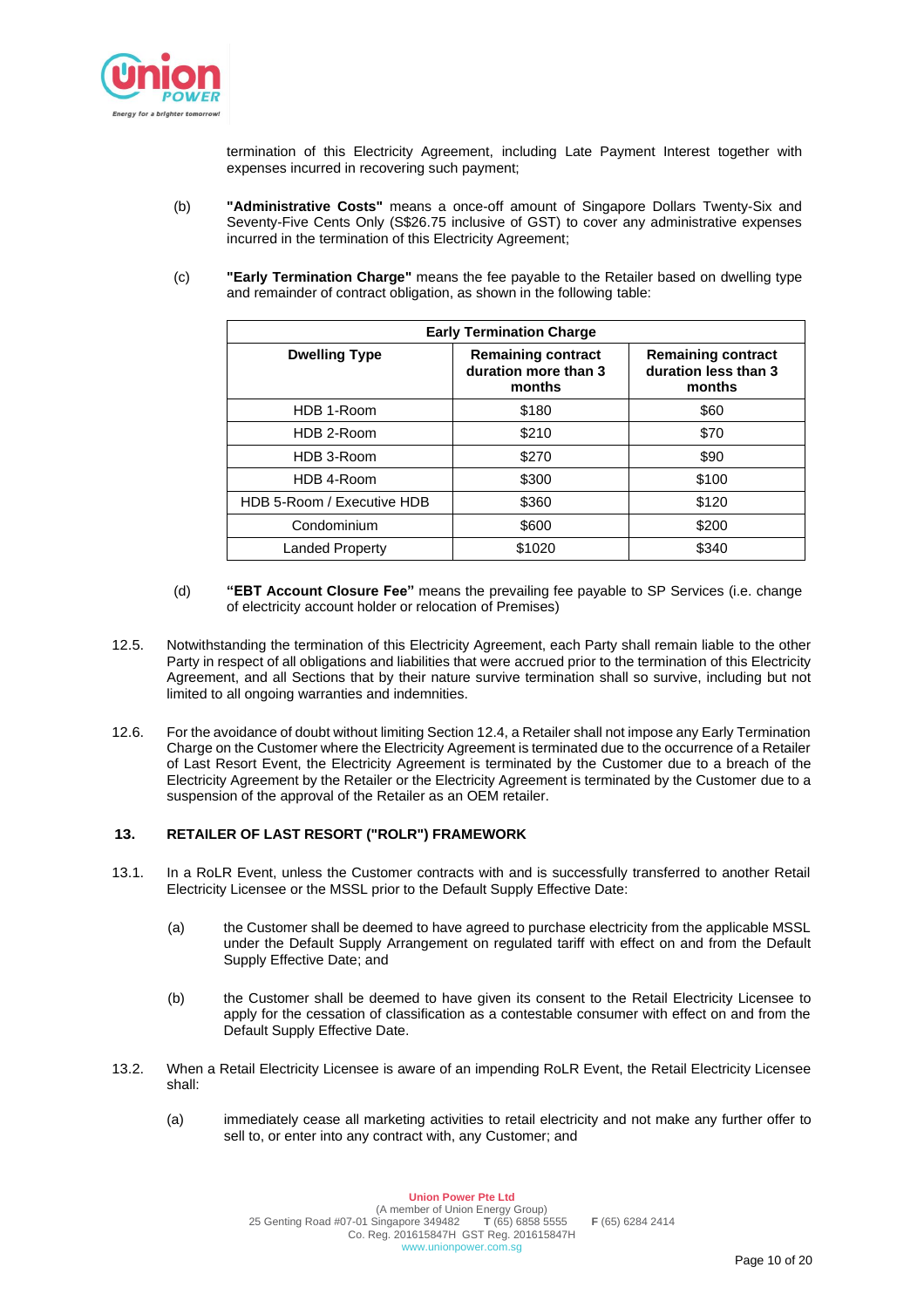

- (b) notify the Authority in writing of the impending RoLR Event as soon as possible but in no event later than twenty-two (22) Business Days prior to the date of occurrence of the RoLR Event. Such notification shall be referred to as the "RoLR Notice".
- 13.3. Within one (1) Business Day from the RoLR Notice, the Retail Electricity Licensee shall:
	- (a) notify the Customer in writing that the Retail Electricity Licensee is facing an impending RoLR Event. If another Retail Electricity Licensee is willing to accept novation of their contracts, such notification shall also include a statement that their contracts may be novated on the same terms and conditions to that Retail Electricity Licensee which is willing to accept such novation; and
	- (b) approach other Retail Electricity Licensees to seek their interest and agreement to accept the novation of the contracts on the same terms and conditions as set out therein.
- 13.4. No later than eleven (11) Business Days prior to the date of occurrence of the RoLR Event, the Retail Electricity Licensee shall notify each of its Customers in writing that:
	- (a) the Customer has the option to:
		- (i) if another Retail Electricity Licensee has agreed to the novation of the contract on the same or strictly better terms and conditions, novate the contract to that Retail Electricity Licensee;
		- (ii) terminate the current contract with the Retail Electricity Licensee and enter into a new contract with another Retail Electricity Licensee; or
		- (iii) purchase electricity from the applicable Market Support Services Licensee under the Default Supply Arrangement on regulated tariff;
	- (b) the physical supply of electricity to the Customers will not be affected irrespective of the option elected by the Customer under Section 13.4(a);
	- (c) the Customer shall respond with its election no later than seven (7) Business Days prior to the date of occurrence of the RoLR Event; and
	- (d) if the Customer fails to respond with its election within the period set out in Section 13.4(b) or the Customer elects to novate the contract to another Retail Electricity Licensee but that option ceases to be available, the Default Supply Arrangement on regulated tariff shall apply.
- 13.5. No later than six (6) Business Days prior to the date of occurrence of the RoLR Event, the Retail Electricity Licensee shall provide the other Retail Electricity Licensee which has agreed to accept the novation of the contracts with a written list of the contact details of the Customers whose contracts will be novated to the other Retail Electricity Licensee.
- 13.6. Upon the occurrence of a RoLR Event, the Retail Electricity Licensee shall:
	- (a) within one (1) Business Day from the occurrence of the RoLR Event, publish on its website a notification and notify the Customer via short message service or text message, electronic mail or other equivalent method, that:
		- (i) the Retail Electricity Licensee's ability to retail electricity has ceased;
		- (ii) unless there is a valid customer transfer request for the Customer to obtain electricity supply from another Retail Electricity Licensee prior to the Default Supply Effective Date, the Customer will be transferred to the MSSL; and
		- (iii) the physical supply of electricity to the Customer will not be affected despite the occurrence of the RoLR Event; and
	- (b) within two (2) Business Days provide the contact information of all its consumers to the applicable MSSL in the form specified by the MSSL via the Secure File Transfer Protocol to facilitate the transfer of the Customer to the MSSL as contemplated in Section 2.9A of the CCREL.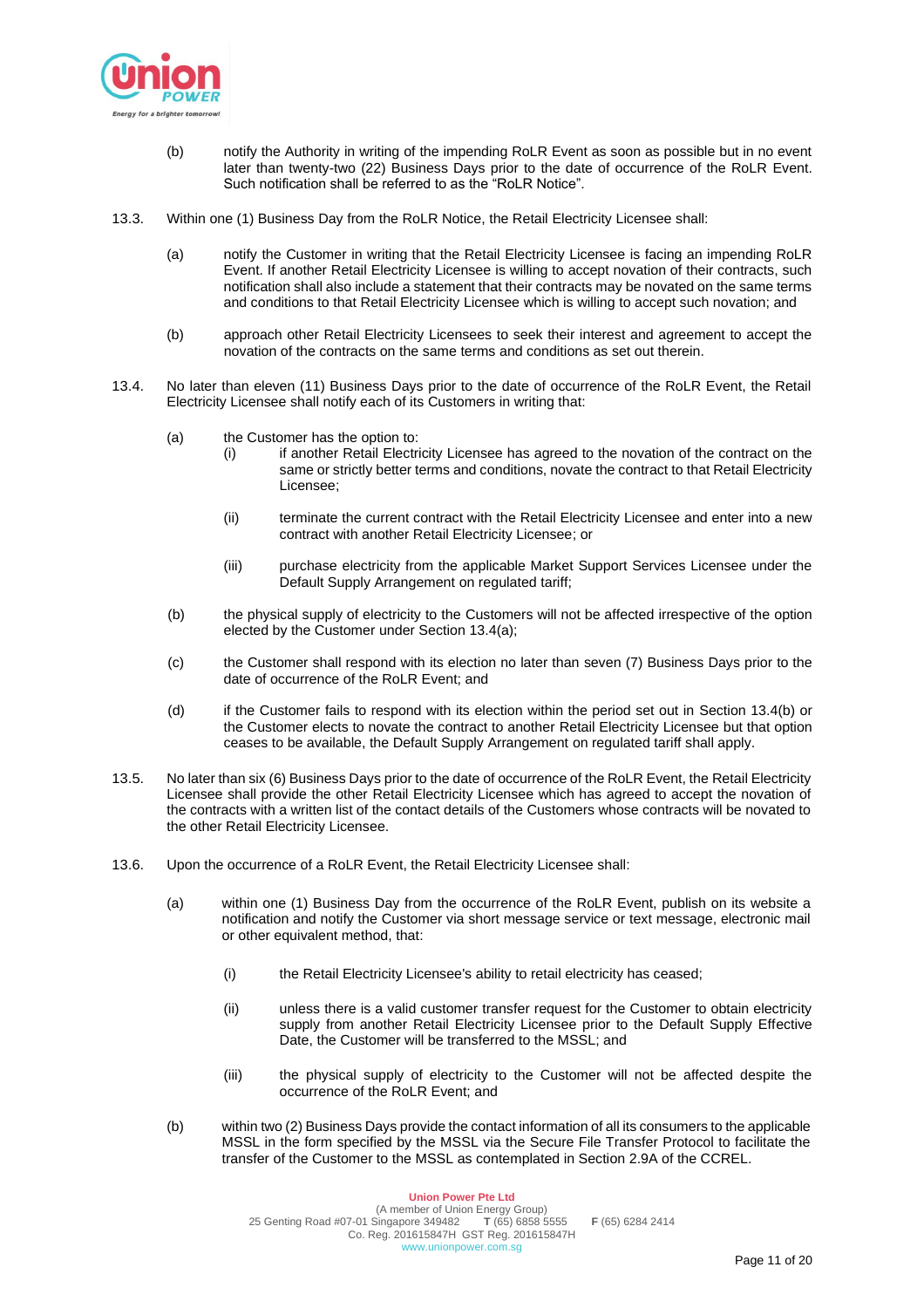

## **14. ASSIGNMENT**

14.1. This Electricity Agreement shall ensure to the benefit of, and be binding on, the Parties and their respective successors, administrators, executors, persons taking by novation and permitted assigns.

### 14.2. Assignments and transfers by the Retailer

To the fullest extent permitted under any Applicable Law, the Retailer may assign, encumber or create an interest in the Retailer's rights under this Electricity Agreement for purposes of securing funding for the Retailer without the consent of the Customer, provided that the Retailer shall not assign or transfer (or seek to assign or transfer) its rights or obligations under this Electricity Agreement to a third party who is not a Retail Electricity Licensee.

The Retailer should seek the consent of Customer to the transfer, sale, novation or assignment by the Retailer of its rights and obligations under this Electricity Agreement as part of a sale of its electricity retailing business, provided that such transfer does not result in any additional obligation on the Customer and/or materially prejudice the rights of the Customer under this Electricity Agreement. Nothing in this Section 13 shall be construed as limiting the Retailer's right to use such personnel, service providers or other agents as the Retailer may consider appropriate in performing its functions, duties, activities (including promotional and/or marketing activities) and powers under this Electricity Agreement or the Applicable Laws.

14.3. Assignments and transfers by the Customer

The Customer may only assign, novate, encumber or create an interest in its rights under this Electricity Agreement with the Retailer's prior written consent. The Customer shall not assign or transfer its rights or obligations under this Electricity Agreement to a third party without the Retailer's prior written consent.

### **15. NOTICE**

- 15.1. Unless otherwise specified, all notices, demands or other communications required or permitted to be given or made under this Electricity Agreement shall be in writing via post, courier or electronic mail.
- 15.2. Any such notice, demand or communication shall be deemed to have been duly served, if given or made by electronic mail, immediately, provided that the sender does not receive any indication that the electronic mail message has not been successfully transmitted to the intended addressee or if delivered personally or by courier, at the time of delivery, or if given or made by normal post, seven (7) calendar days after posting and in proving the same, it shall be sufficient to show that the envelope containing the same was duly addressed, stamped and posted.
- 15.3. For the purposes of serving notices, demands, or other communications under this Electricity Agreement to us, we can be reached at the following mailing address and/or email address:

| Mailing Address | Union Power Pte Ltd                                  |
|-----------------|------------------------------------------------------|
|                 | 25 Genting Road, #07-01, Union Energy Group Building |
|                 | Singapore 349482                                     |
| Email Address   | enquiry@unionpower.com.sq                            |

You agree that notices, demands, or other communications under this Electricity Agreement can be served on you at the address(es) and/or the email address(es) as stipulated in the Contract Form.

### **16. GOVERNING LAW AND JURISDICTION**

This Electricity Agreement shall be governed by and construed in accordance with the laws of Singapore. The Parties hereby submit to the non-exclusive jurisdiction of the Singapore courts.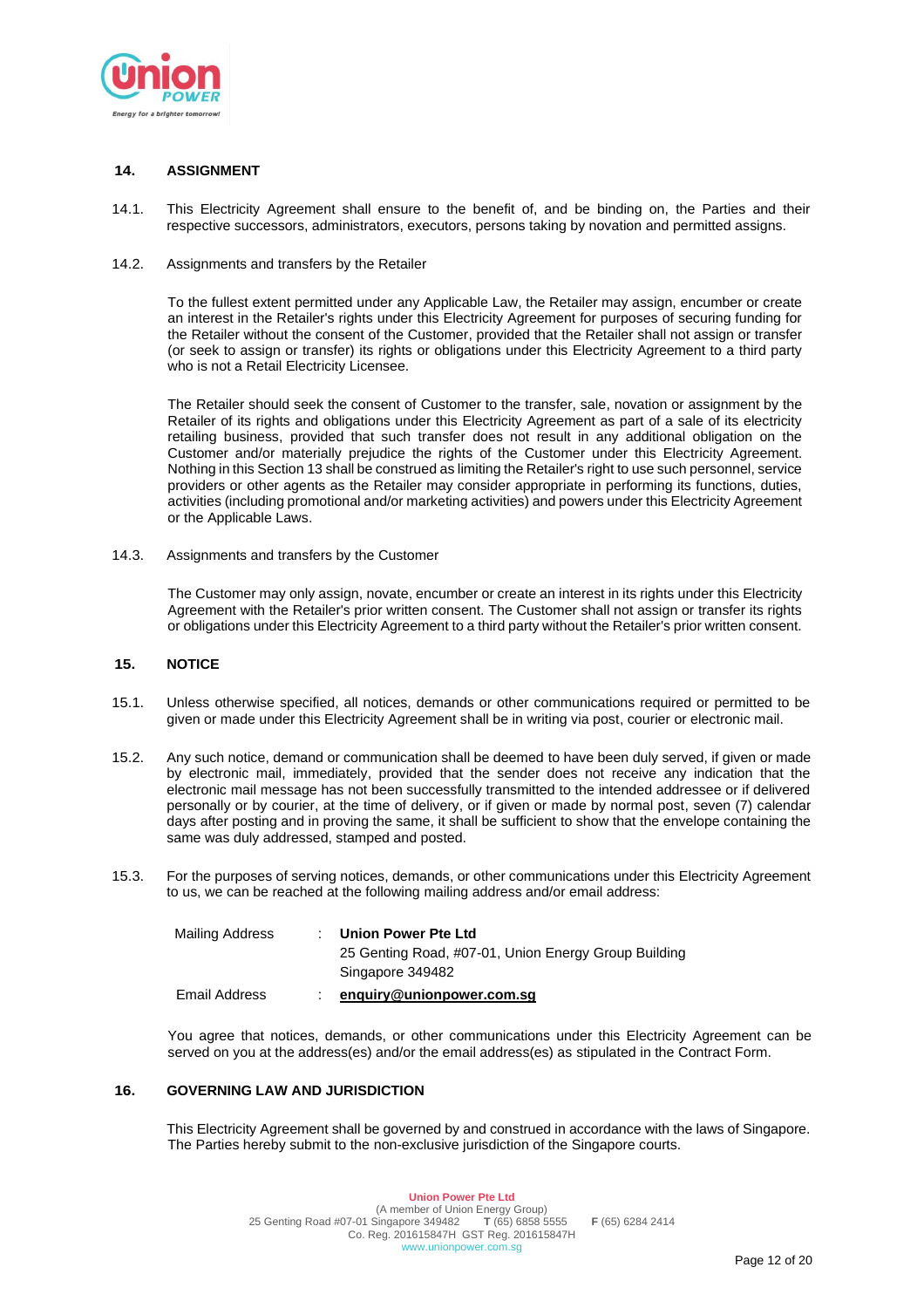

## **17. DISPUTE RESOLUTION**

- 17.1. The Retailer's customer service team stipulated in the Contract Form is authorised by the Retailer to resolve any dispute with the Customer, and shall be the first point of contact by the Customer should any dispute under this Electricity Agreement arise (including without limitation, any dispute which pertains to services provided by the applicable MSSL and Transmission Licensee).
- 17.2. Any disagreements and/or disputes as to amounts invoiced to the Customer under this Electricity Agreement (including but not limited to in relation to Energy Charges), and the Customer's intention to dispute said invoiced amount, shall be raised by the Customer to the Retailer within two (2) years from the date of the Retailer's invoice, after which no action shall be brought against the Retailer.
- 17.3. Customers shall have the right to refer any dispute under this Electricity Agreement for alternative dispute resolution, including mediation, if the dispute has not been resolved pursuant to Section 17.4(b) below. For disagreements and disputes as to the invoiced amount, the Parties shall resolve such dispute or difference through mediation or alternative dispute resolution.
- 17.4. Without prejudice to any requirement to serve notices in such manner and form as prescribed thereto under this Electricity Agreement and subject to our waiver of said requirements in our sole discretion, the process for any dispute resolution under this Electricity Agreement is as follows:
	- (a) the Customer will inform our customer service officer of any concerns, disagreements, differences and/or potential disputes via our customer hotline and/or email with the details in the manner as stipulated in the Contract Form;
	- (b) the Retailer will then work expeditiously with the Customer to resolve any disputes or disagreements, and/or to address any concerns. We will use reasonable endeavours to resolve disputes under this Electricity Agreement within thirty (30) calendar days from being us becoming aware of the dispute; and
	- (c) in cases where the dispute is not resolved within the 30-day period referred to in Section 17.4(b) above and the Customer wishes to submit the dispute under this Electricity Agreement for alternative dispute resolution, including mediation, the Retailer shall agree to such submission and attend the resolution or mediation selected by the Customer.
- 17.5. For the avoidance of doubt, the contact details and manner of communication with the Retailer in Section 17.4 above shall not apply to the Customer's obligations under this Electricity Agreement to serve valid notices on the Retailer in accordance with Section 14 above, including but not limited to such obligations under Sections 9.3 and 12.2 of this Terms and Conditions.
- 17.6. Where any dispute involves an applicable MSSL or Transmission Licensee with the Customer, the Retailer shall use its reasonable endeavours to facilitate resolution of such dispute between them.

## **18. SEVERABILITY**

If any provision of this Electricity Agreement is held to be void or unenforceable for any reason in whole or in part, the remaining provisions or the remaining part of the affected provision shall continue to be valid and in force.

### **19. WAIVERS**

No failure on the part of either Party to exercise and no delay on its part in exercising any right or remedy under this Electricity Agreement will operate as a waiver thereof nor will any single or partial exercise of any right or remedy preclude any other or further exercise thereof.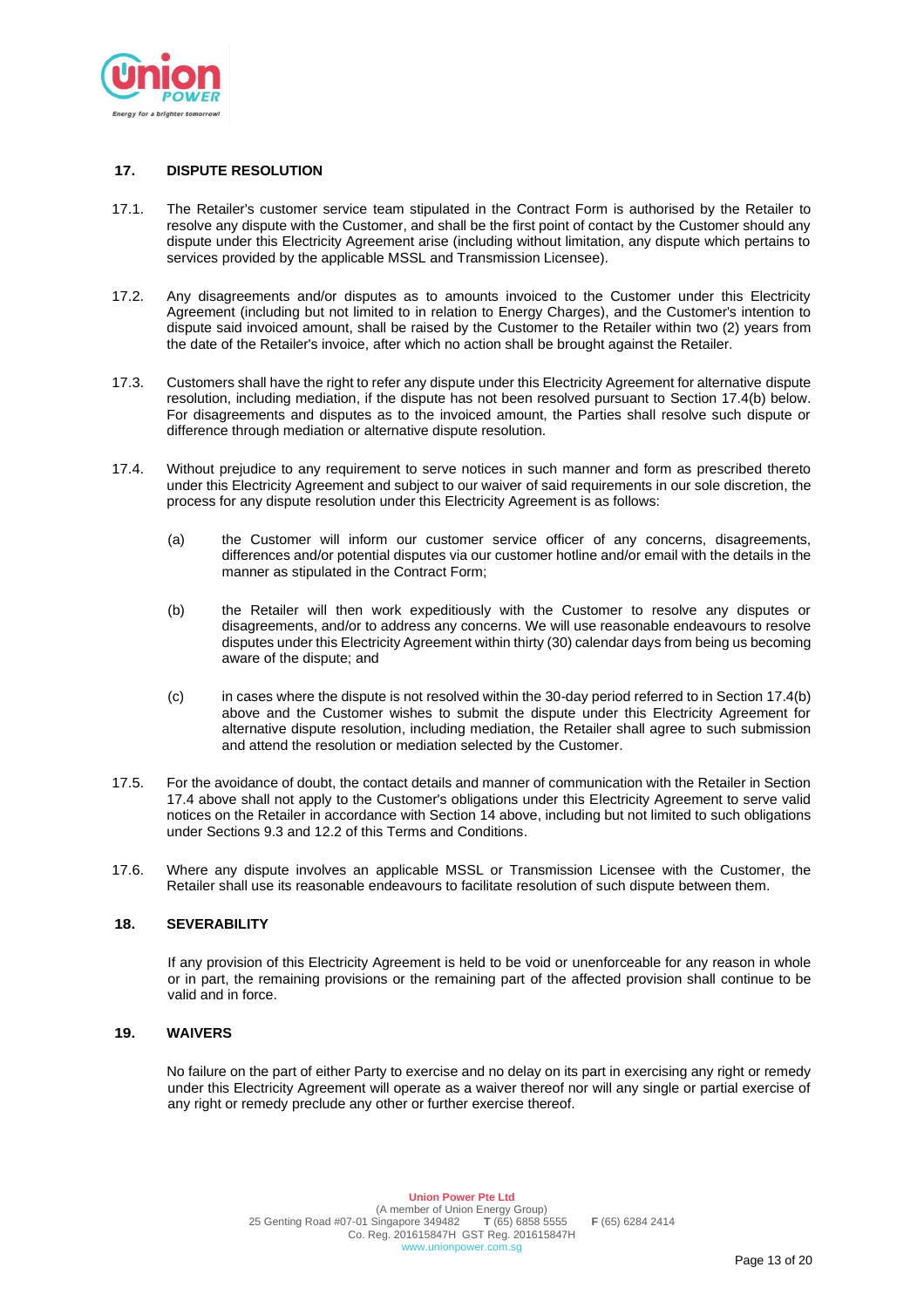

# **20. ENTIRE AGREEMENT**

This Electricity Agreement shall constitute the entire agreement between the Parties with respect to its subject matter and supersedes all previous agreements and understandings between the Parties.

## **21. PREVALENCE OF AGREEMENT**

Unless otherwise specified, in the event of any conflict between any provisions in this Terms and Conditions, the Contract Form and the Privacy Policy, the Contract Form shall take precedence, followed by the Privacy Policy, and finally this Terms and Conditions.

## **22. VARIATION**

An amendment to any Pricing and Payment Provisions and/or the term of an Electricity Agreement with a Customer shall require the mutual consent of the Retailer and the Customer, unless such amendment is required to be made for compliance with the Applicable Laws or Codes. The Retailer shall notify the Customer of the variation and the date it comes into effect and such variation shall be deemed agreed by and be binding on the Customer.

### **23. PERSONAL DATA PROTECTION ACT**

The Personal Data of the Customer, its employees and its tenants, if applicable, may be collected, used and/or disclosed by the Retailer to the relevant authorities, insurers or professional advisors as may be necessary for or ancillary to the carrying out of any of the Retailer's obligations under this Electricity Agreement. The Customer agrees to and shall procure that its employees and/or tenants, if applicable, are agreeable to the collection, use and disclosure of such Personal Data collected for the purposes, and on the terms, as stated in the Privacy Policy maintained on the Retailer's website.

# **24. CONTRACTS (RIGHTS OF THIRD PARTIES) ACT**

A person who is not a party to this Electricity Agreement is not entitled to enforce any of the terms of this Electricity Agreement pursuant to the Contracts (Rights of Third Parties) Act 2001 of Singapore.

# **25. DEFINITIONS AND INTERPRETATION**

- 25.1. In the interpretation of this Electricity Agreement, unless the context requires otherwise:
	- (a) words importing the singular also include the plural and *vice versa* where the context requires;
	- (b) any gender includes every gender;
	- (c) words importing persons include firms, companies, associations, partnerships, government authorities and other legal entities;
	- (d) reference to statutes include statutes amending, consolidating and replacing the statutes referred to and all regulation, orders-in-council, rules, by-laws and ordinances made under those statutes;
	- (e) where any word or phrase is given a defined meaning, any other grammatical form of that word or phrase has a corresponding meaning;
	- (f) references to this "Electricity Agreement" or any other contract or document shall be construed as a reference to such contract or document as amended, modified or supplemented and in effect from time to time and shall include a reference to any document which amends, modifies or supplements it, or is entered into, made or given pursuant to or in accordance with its terms;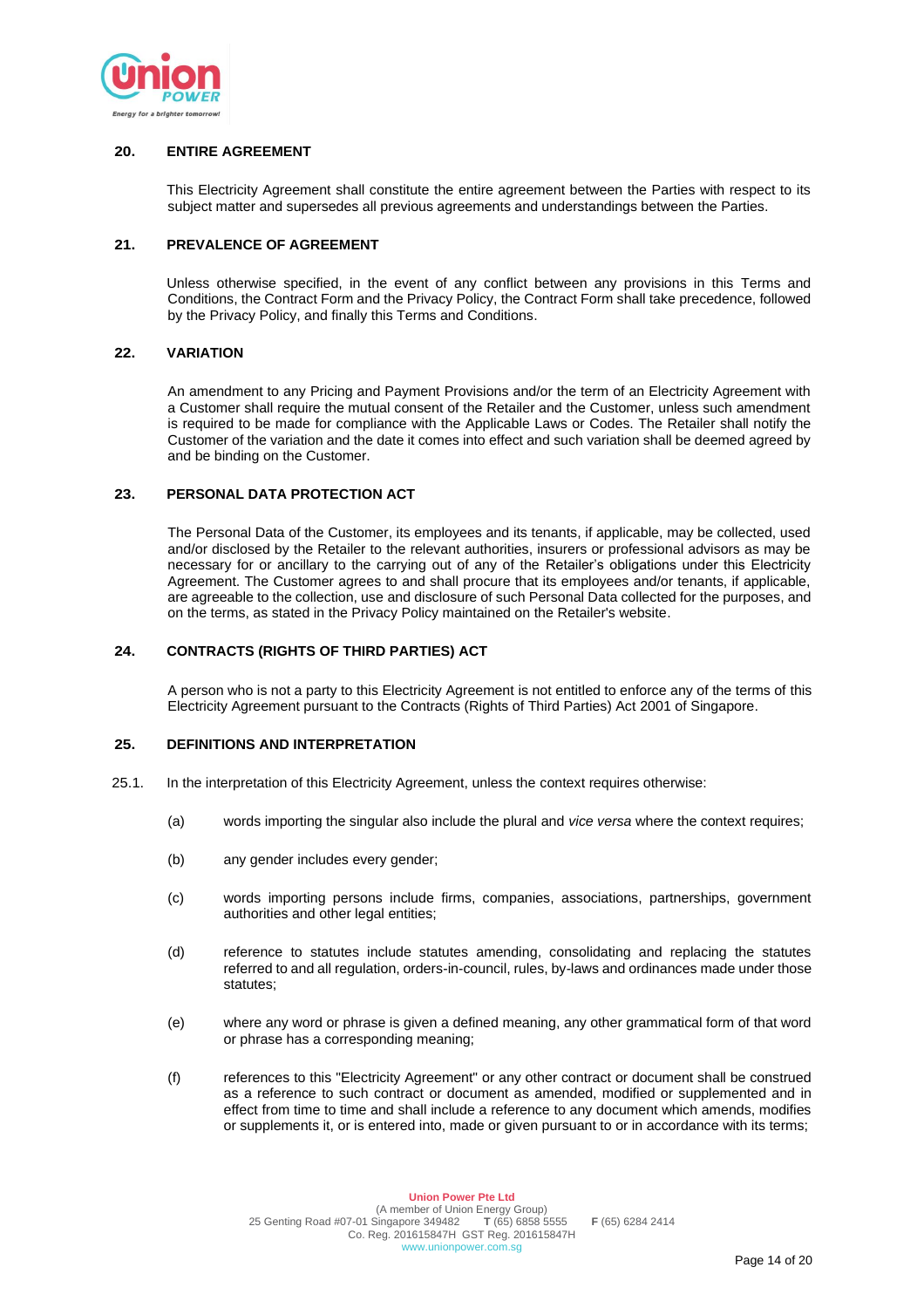

- (g) reference to any of the words "include", "includes" and "including" is read as if followed by the words "without limitation"; and
- (h) headings are for ease of reference only and do not affect the interpretation of this Electricity Agreement.
- 25.2. In this Terms and Conditions, unless the context otherwise provides, the following terms shall have the following meanings:

**"Act"** means the Electricity Act (Cap. 89A of Singapore) or any amendment or re-enactment thereof and includes any regulations prescribed or issued under or pursuant to such Act;

"**Affected Party**" has the meaning given to it in Section 9.1 above;

"**AMI Meter Installation Fee**" means the AMI Meter Installation Fee stipulated in the Contract Form;

**"Applicable Laws"** means all laws, statutes, acts, ordinances, directives, regulations, codes, rules, treaty or regulations or any interpretation of the foregoing, as enacted, issued or determined by any Government Authority (including, without limitation, the Electricity Laws) and **"Applicable Law"** shall mean any of the Applicable Laws;

**"Authority"** means the Energy Market Authority of Singapore established under the Energy Market Authority of Singapore Act (Cap. 92B of Singapore);

**"Business Days"** means any day other than a Saturday, a Sunday or a day on which banks are authorised or required to be closed in Singapore;

**"CCREL"** has the meaning given to it in Section 3A above;

**"Codes"** mean any and all codes of practice from time to time issued by the Authority pursuant to the Act, and includes the Transmission Code, Regulated Supply Service Code, Market Support Services Code, Metering Code (each as defined and referred to in the CCREL) and CCREL;

**"Commencement Date"** means the Commencement Date as stipulated in the Contract Form and in respect of a Contract Period;

**"Confidential Information"** shall mean all information and/or documents (regardless of form, format or media) relating to the Disclosing Party and its related corporations (as such term is defined in the Companies Act of Singapore (Cap. 50 of Singapore)) whether disclosed to or obtained (whether directly from the Disclosing Party or from other persons) by the Receiving Party before or after the date hereof, in writing, orally or by any other means and it includes but is not limited to:

- (a) any information and/or documents which contains without limitation technical information, operational information, intellectual property (e.g. patents and trademarks), administrative information, economic information, marketing information, details of suppliers, customers, employees, debtors, creditors, officers of the Disclosing Party and its related corporations, planning, trade secrets, research, know-how, business information or financial information of the Disclosing Party and its related corporations;
- (b) any discussions and communication between the Parties in relation to this Electricity Agreement;
- (c) the Customer Information;
- (d) the existence and details of this Electricity Agreement and arrangements hereunder; and
- (e) any information described as proprietary or designed as confidential;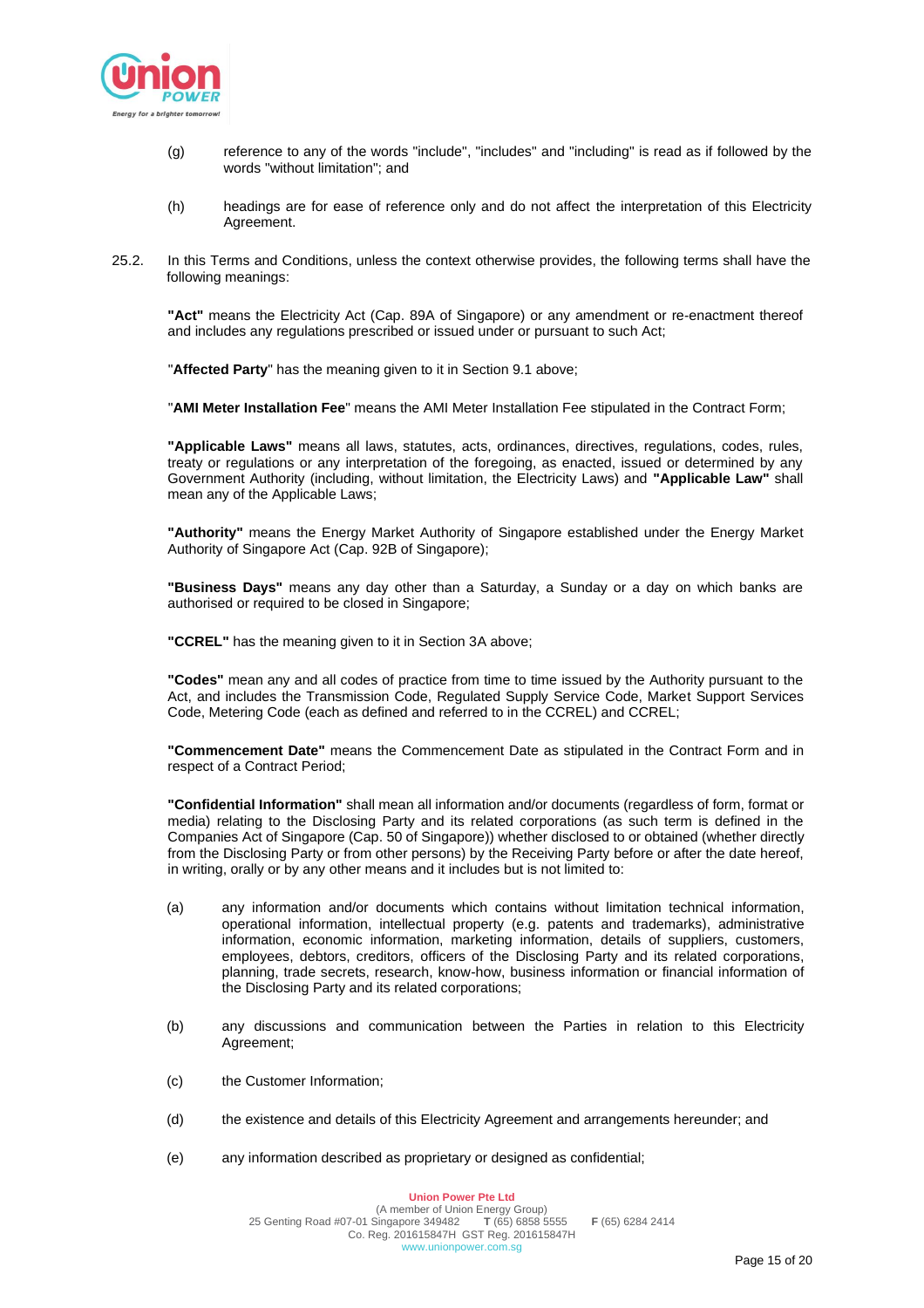

**"Consolidated Billing"** means a billing arrangement under which a Retail Electricity Licensee bills a customer for the delivered price of electricity and any related retail services provided directly by the Retail Electricity Licensee, and bills for and assumes the customer's obligation to pay the applicable MSSL and the Transmission Licensee for Market Support Services Charges and Transmission Charges owed by the customer;

**"Consumer Advisory"** means the consumer advisory notice to residential consumers as prescribed by the Authority from time to time;

**"Contestable Consumer"** has the meaning given to it in Section 2 of the Act and under the Electricity (Contestable Consumers) Regulations, being a consumer who is eligible to purchase electricity (i) from a Retail Electricity Licensee; (ii) directly from any wholesale electricity market; or (iii) indirectly from any wholesale electricity market through a MSSL;

**"Contract Form"** has the meaning given to it in Section 1 above;

**"Contract Period"** means the period commencing from the Commencement Date and ending on the End Date, where the context so requires;

**"Customer"** or "**You**" has the meaning given to it in Section 1 above;

**"Customer Information"** means information acquired by the Retailer relating to the Customer (including the Customer's Personal Data) pursuant to this Electricity Agreement;

**"Default Supply Arrangement"** means the supply of electricity from the applicable Market Support Services Licensee:

- (a) in the case of a Customer who is eligible to apply to cease his classification as a contestable consumer under regulation 7 of the Electricity (Contestable Consumers) Regulations, at such tariff as may be set from time to time by the applicable Market Support Services Licensee for non-contestable consumers; and
- (b) in the case of a Customer who does not fall within subsection (a) above, at the prevailing market prices for the purchase of electricity from any wholesale electricity market through the applicable Market Support Services Licensee;

"**Default Supply Effective Date**" has the same meaning in the CCREL, and means the date on which the MSSL successfully transfers the Customer to a Default Supply Arrangement;

**"Disclosing Party"** means the Party which is disclosing Confidential Information;

**"Due Date"** means the due date of payment for, and as specified in, the invoices issued by the Retailer;

**"Electricity Agreement"** has the meaning given to it in Section 1 above;

**"Electricity Laws"** means the Act, the Market Rules, the Codes and any other subsidiary regulations administered by the Authority, as may be amended from time to time and **"Electricity Law"** shall mean any of them;

**"End Date"** means the End Date stipulated in the Contract Form and in respect of a Contract Period;

**"Energy Charges"** means the charges payable by the Customer for the Use of Electricity based on the applicable Energy Rate;

**"Energy Rate"** means the Energy Rates as stipulated in the Contract Form;

Page 16 of 20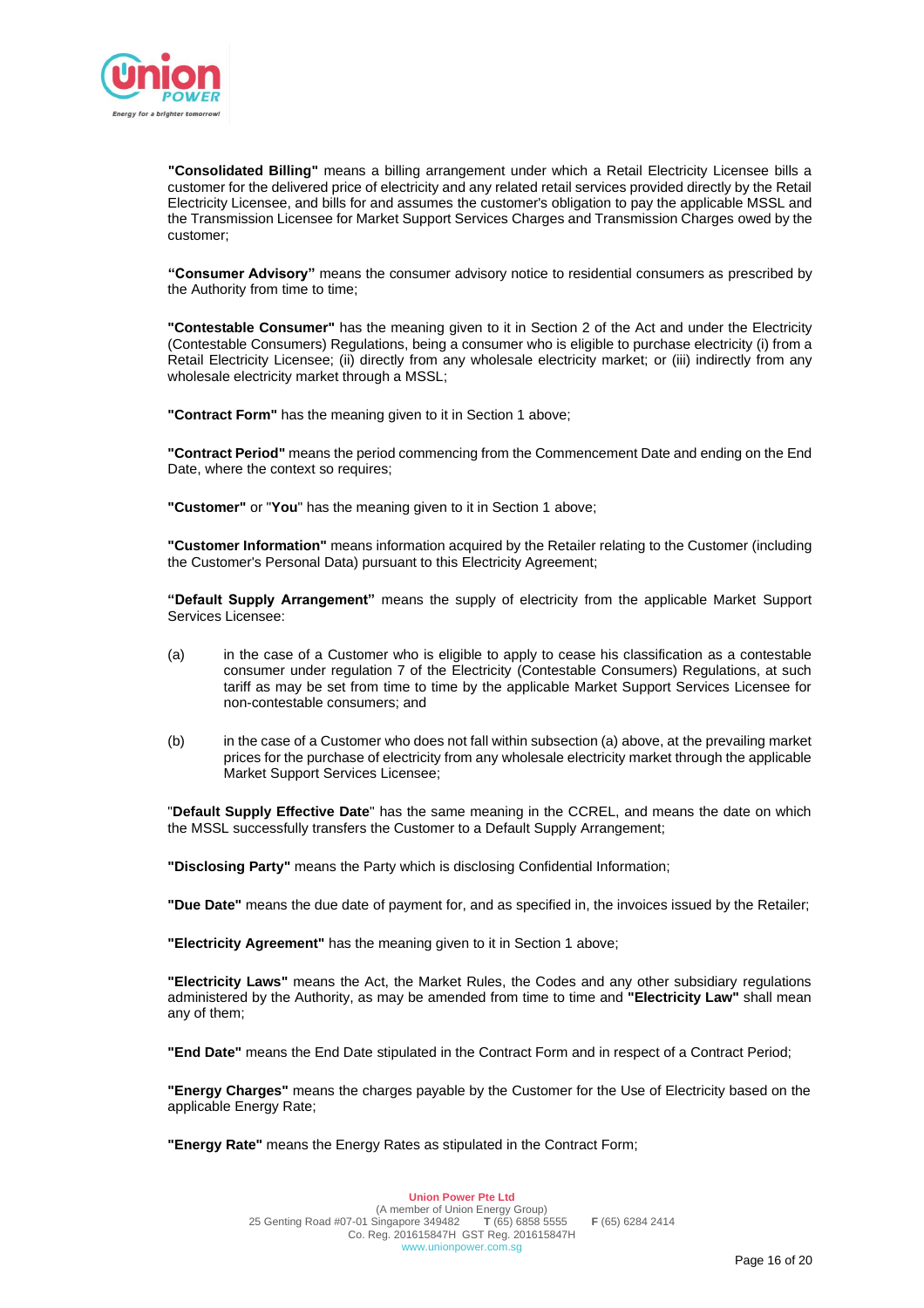

**"Force Majeure Event"** means, in relation to an Affected Party, any event or circumstance, or combination of events or circumstances, (a) that is beyond the reasonable control of the Affected Party and arises not as a result of the negligence or wilful default of such Affected Party; and (b) that adversely affects the performance of the Affected Party of its obligations under this Electricity Agreement, the Applicable Law or Third Party Contracts, and includes acts of war (whether declared or undeclared), invasion, armed conflict or act of a foreign enemy, blockade, embargo, revolution, riot, insurrection, civil disobedience or disturbances, vandalism or act of terrorism; strikes, lockouts, restrictive work practices or other labour disturbances; unlawful arrests or restraints by governments or governmental, administrative or regulatory agencies or authorities; orders, regulations or restrictions imposed by governments or governmental, administrative or regulatory agencies or authorities unless such orders, regulations or restrictions are the result of a violation by the Affected Party of a permit, licence or other authorisation or of any Applicable Law; acts of God including lightning, sandstorms, earthquake, fire, flood, landslide, inclement weather with unusually heavy or prolonged rain or lack of water due to weather or environmental problems; and interference or disruptions to the Use of Electricity and the transmission or electricity arising from any of the foregoing events or any act or omission of a third party for whom the Retailer is not responsible, provided however, for greater certainty, that (i) the lack of or insufficiency or non-availability of funds shall not constitute a Force Majeure Event; and (ii) an act of a Party which is carried out in accordance with the Electricity Laws shall not constitute a Force Majeure Event in respect of the other Party;

**"Government"** means the Government of the Republic of Singapore;

**"Government Authority"** means the Government, any organs of the Government and any governmental, semi-governmental, administrative, fiscal or judicial body, department, commission, authority, tribunal, agency or entity of the Government;

**"GST"** means the goods and services tax chargeable under the Goods and Services Tax (Cap. 117A of Singapore);

"**Late Payment Interest**" means the Late Payment Interest stipulated in the Contract Form;

"**Market Disruption Event**" means any one or more of the following events:

- (a) the Uniform Singapore Energy Price (as defined in the Market Rules) ceases to be calculated under the Market Rules;
- (b) a material change in the formula or method of calculating the Uniform Singapore Energy Price;
- (c) the temporary or permanent suspension, collapse or discontinuation of any of the wholesale electricity market established by the Market Rules, whether or not in accordance with the provisions of the Market Rules;
- (d) the Regulated Tariff ceases to be published by SP Services Limited;
- (e) a material change in the formula or method of calculating the Regulated Tariff; or
- (f) a material change to the Electricity Futures Market as operated by the Singapore Exchange;

**"Market Rules"** means the Singapore Electricity Market Rules issued by the Authority, as may be amended from time to time:

**"Market Support Services"** means any of the following activities in connection with the supply of electricity:

(a) the reading of the register of any electricity meter and the management of data relating to meter reading;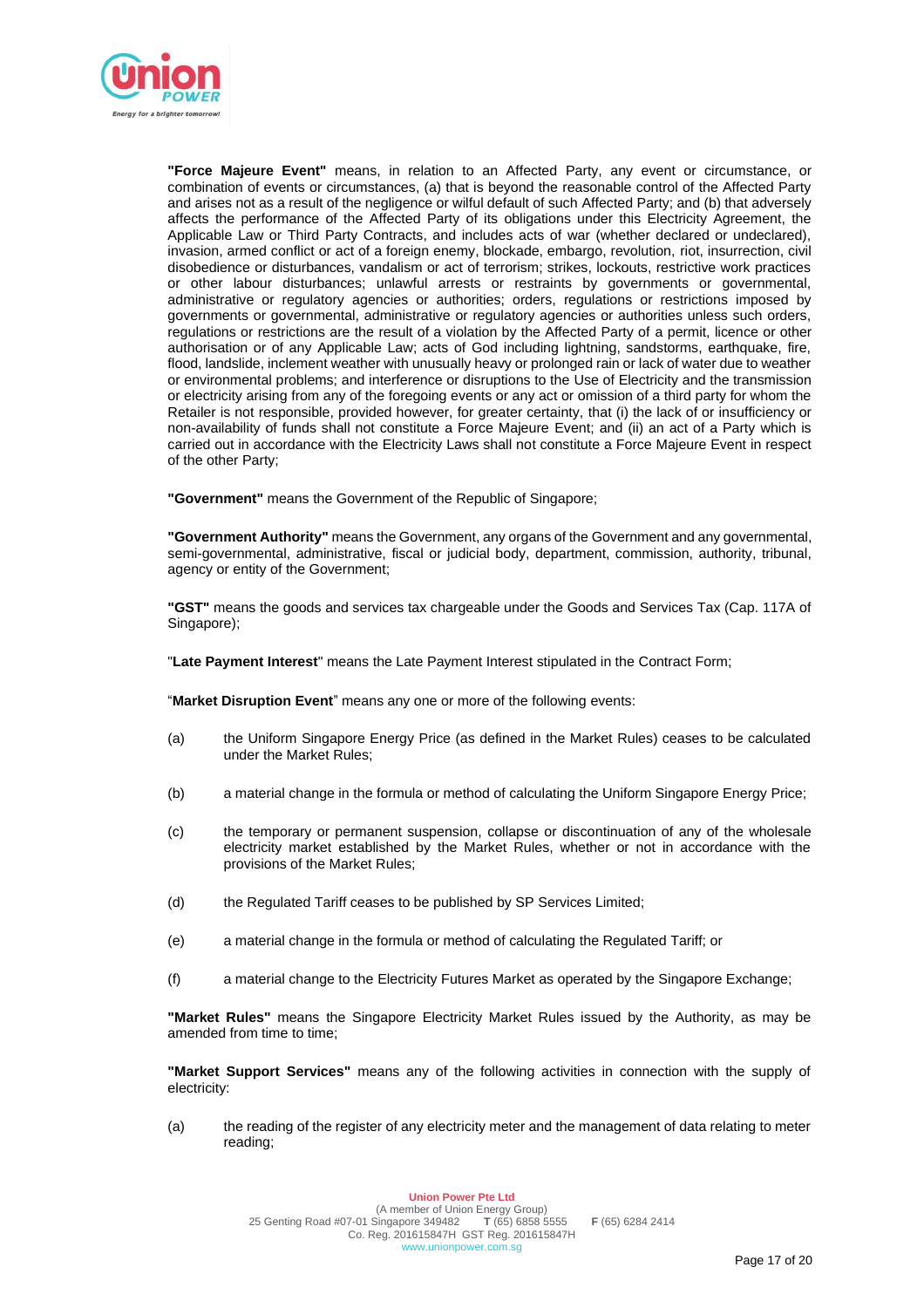

- (b) the facilitation of access to any wholesale electricity market for the purposes of obtaining supply of electricity for Contestable Consumers and Retail Electricity Licensees;
- (c) the provision of customer transfer services for Retail Electricity Licensees and Contestable Consumers to facilitate the transfer of Contestable Consumers between one Retail Electricity Licensee and another or between Retail Electricity Licensees and MSSLs;
- (d) the provision of other services related to access to any wholesale electricity market and the retail electricity market; and
- (e) the supply and sale of electricity to non-contestable consumers;

**"Market Support Services Charges"** means the charges levied by the Market Support Licensee in providing Market Support Services to the Premises;

**"Market Support Services Licensee"** or **"MSSL"** means a person who is authorised by an electricity licence issued under the Act to provide Market Support Services;

"**Market Support Services (Retailer) Agreement**" means an agreement entered into between the MSSL and the Retailer under which the Retailer accepts to undertake specific activities and responsibilities for or on behalf of its Customers;

"**Market Surveillance and Compliance Panel**" has the same meaning as "market surveillance and compliance panel" in the Market Rules;

"**Non-Affected Party**" has the meaning given to it in Section 9.1 above;

**"Party"** or **"Parties** has the meaning given to it in Section 1 above;

#### **"Permitted Disclosures"** means:

- (a) the disclosures of Confidential Information made by the Receiving Party with the express written approval of the Disclosing Party;
- (b) the disclosures made by the Receiving Party relates to Confidential information which has become public knowledge, provided always that such Confidential Information disclosed did not become public knowledge due to a breach of this Electricity Agreement by the Receiving Party;
- (c) the disclosures made to the Receiving Party's consultants, advisers, agents, directors, contractors, employees, officers, shareholders, stakeholders and sub-contractors, provided always that such abovementioned recipients observe the same confidentiality obligations as the Receiving Party and if there is any breach of confidentiality by such recipient, it shall be deemed as a breach by the Receiving Party; and
- (d) the disclosures made by the Receiving Party to comply with any directive, code (including without limitation the Electricity Laws), guideline, instruction, law, notice, order, rules, regulations, policy and statute issued by any government authority, court or stock exchange, provided always that prior to such disclosure, (i) notice is given to the Disclosing Party, (ii) if requested by the Disclosing Party, co-operation is given to seek protective order against such disclosure; and (iii) the amount of Confidential Information disclosed shall be up to the level which is necessary for the Receiving Party to be in compliance;

**"Personal Data"** has the meaning given to it in Section 2 of the Personal Data Protection Act 2012 (No. 26 of 2012), being data whether true or not, about an individual who can be identified from that data or from that data and other information to which the organisation has or is likely to have access;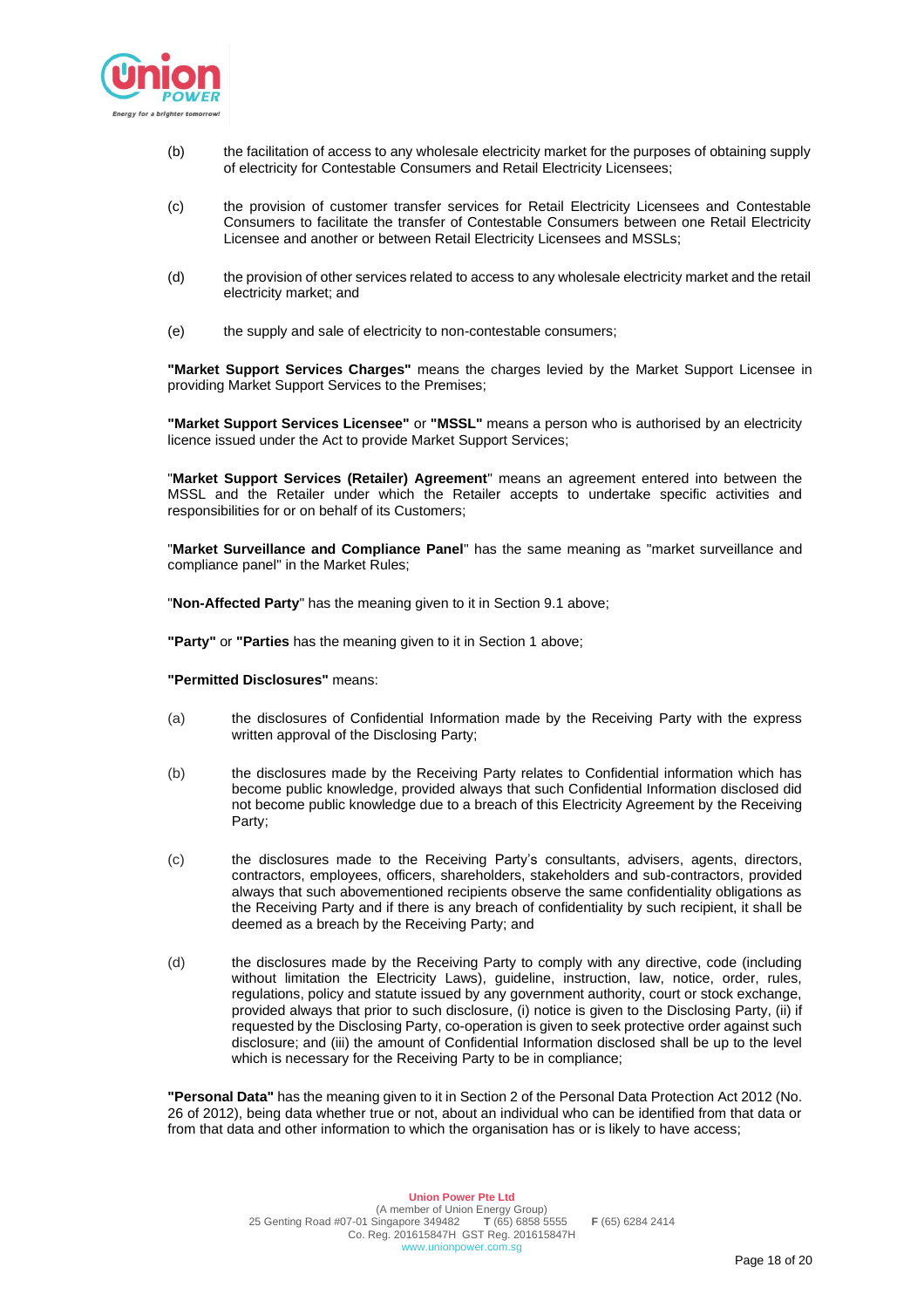

**"Premises"** means the Customer's premises to which the electricity is to be supplied by the Retailer as stipulated in the Contract Form;

**"Pricing and Payment Provisions"** means the terms and conditions in the Contract Form which address or provide for the following matters:

- (a) pricing;
- (b) security deposit; and

applicable charges, including early termination charges, late payment fees and treatment for over-charging or under-charging by the Retailer;

**"Receiving Party"** means the Party who is receiving or obtaining Confidential Information;

**"Regulated Tariff'** means the tariff set by SP Services Limited which is reviewed each quarter and regulated by the Authority;

"**Reminder Notice**" has the meaning given to it in Section 4.6 above;

"**Retail Service Fee**" means the Administrative Fee stipulated in the Contract Form;

**"Retailer"** or **"We"** has the meaning given to it in Section 1 above;

**"Retail Electricity Licensee"** means a person who is authorised by an electricity licence issued under the Act to retail electricity to Contestable Consumers;

"**Retailer Use of System Agreement**" means an agreement entered into between the Transmission Licensee and the Retailer under which the Retailer shall accept liability for the payment of Transmission Charges owed to the Transmission Licensee by its Customers;

**"RoLR Event**" or "**Retailer of Last Resort Event"** means an event whereby the Retailer becomes unable or loses the right to retail electricity to its Customers by virtue of one or more of the following events:

- (a) revocation by the Authority, or expiry or non-renewal, of the Retailer's electricity licence;
- (b) receipt by the Authority of a notification from the Accounting and Corporate Regulatory Authority of the Retailer's application for a voluntary winding-up after the Retailer's receipt of the Authority's approval to cease operations as required in the Act;
- (c) an order is made or resolution is passed for the winding up or liquidation of the Retailer;
- (d) issuance of a Suspension Order or Termination Order by the Market Surveillance and Compliance Panel to the effect that the Retailer is unable or not allowed to retail electricity;
- (e) termination of the Licensee's Market Support Services (Retailer) Agreement by the MSSL; or
- (f) termination of the Retailer's Use of System Agreement by the Transmission Licensee;

**"RoLR Notice"** has the same meaning set out in Section 13.2;

**"Security"** means a deposit placed with the Retailer either by way of a banker's guarantee issued by a financial institution acceptable to the Retailer or credit or debit card, the amount of which shall be a quantum based on the Customer's monthly bill or its projected monthly bill as determined by the Retailer, and as stipulated in the Contract Form;

**"Security Period"** means, in respect of the relevant Contract Period, the period beginning from the date the Security is provided to the Retailer in accordance with this Electricity Agreement, and ending on the End Date of such Contract Period or on the effective date of termination of this Electricity Agreement;

"**Singapore Dollars**" or "**S\$**" means the lawful currency of the Republic of Singapore;